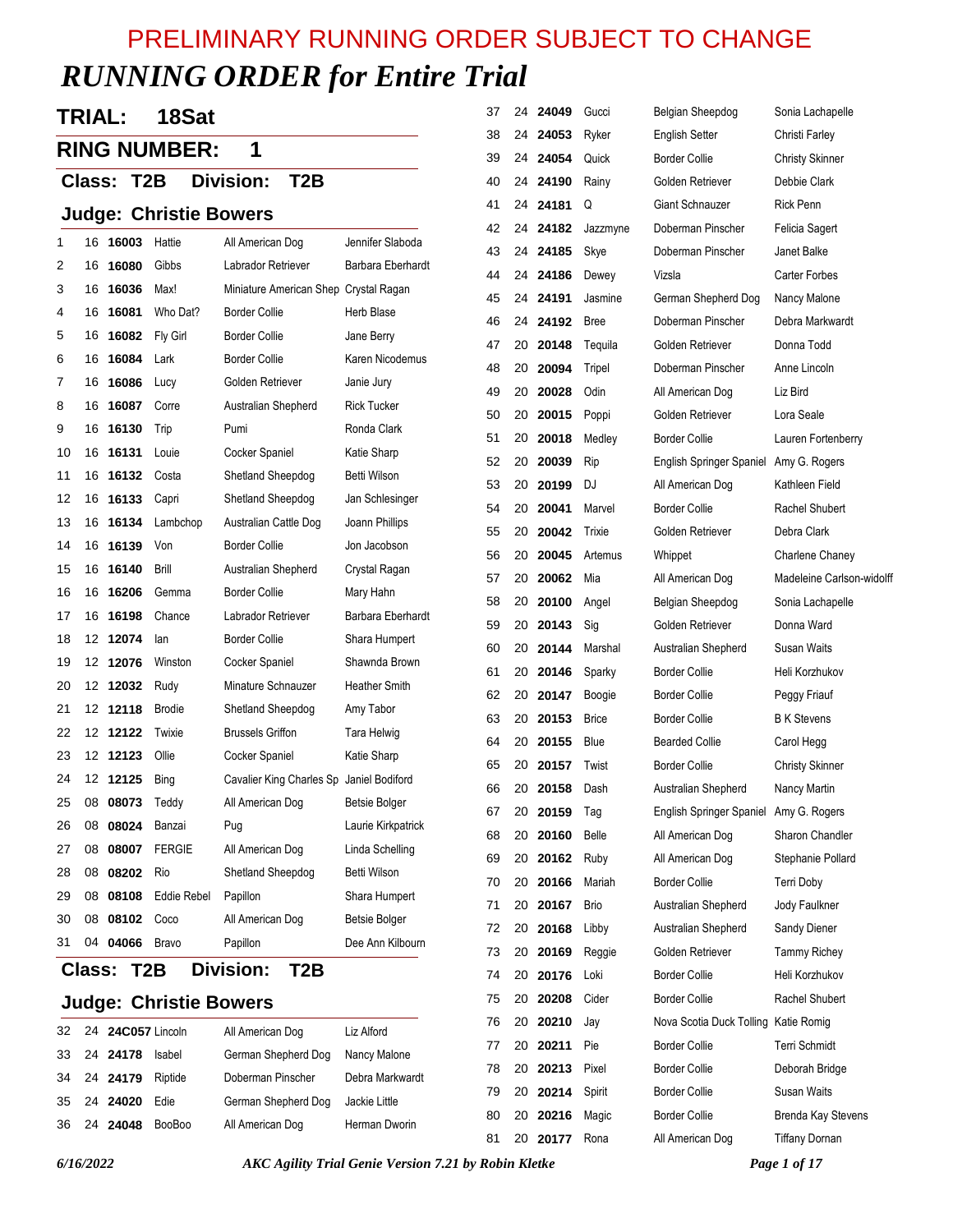#### **Class: STD Division: PREM**

#### **Judge: Christie Bowers**

| 82     | 24  | 20175* Blue            |                        | <b>Flat-Coated Retriever</b>             | David Elliott         |
|--------|-----|------------------------|------------------------|------------------------------------------|-----------------------|
| 83     | 24  | 24181*Q                |                        | Giant Schnauzer                          | <b>Rick Penn</b>      |
| 84     | 24  | 24183*                 | Jaxon                  | Labrador Retriever                       | Alisha Olson          |
| 85     | 24  | <b>24186*</b> Dewey    |                        | Vizsla                                   | <b>Carter Forbes</b>  |
| 86     | 24  | 24190* Rainy           |                        | Golden Retriever                         | Debbie Clark          |
| 87     | 20  | <b>20146*</b> Sparky   |                        | <b>Border Collie</b>                     | Heli Korzhukov        |
| 88     | 20  | 20014* Rylee           |                        | <b>Border Collie</b>                     | Diana Dann            |
| 89     | 20  | 20145* Gator           |                        | Australian Cattle Dog                    | <b>Tiffany Dornan</b> |
| 90     | 20  | 20147* Boogie          |                        | <b>Border Collie</b>                     | Peggy Friauf          |
| 91     | 20  | 20149* Ziva            |                        | Australian Shepherd                      | Elaine Smola          |
| 92     | 20  | <b>20154*</b> Dash     |                        | <b>Border Collie</b>                     | Kim Udovic            |
| 93     | 20  | 20160* Belle           |                        | All American Dog                         | Sharon Chandler       |
| 94     | 20  | 20166* Mariah          |                        | <b>Border Collie</b>                     | Terri Doby            |
| 95     | 20  | 20167* Brio            |                        | Australian Shepherd                      | Jody Faulkner         |
| 96     | 20  | <b>20168*</b> Libby    |                        | Australian Shepherd                      | Sandy Diener          |
| 97     | 20  | 20170* P-Piper         |                        | <b>Border Collie</b>                     | Patty J. Drom         |
| 98     | 20  | <b>20213*</b> Pixel    |                        | <b>Border Collie</b>                     | Deborah Bridge        |
| 99     | 20  | 20099* Yogi            |                        | All American Dog                         | Renae Felton          |
| 100 20 |     | 20176* Loki            |                        | <b>Border Collie</b>                     | Heli Korzhukov        |
| 101    | 16  | 16036* Max!            |                        | Miniature American Shep Crystal Ragan    |                       |
| 102    | -16 | <b>16128*</b> Fable    |                        | <b>Border Collie</b>                     | Lauren Fortenberry    |
| 103    | 16  | 16131* Louie           |                        | Cocker Spaniel                           | Katie Sharp           |
| 104 16 |     | 16133* Capri           |                        | Shetland Sheepdog                        | Jan Schlesinger       |
| 105    | 16  | 16135* Moose           |                        | Pumi                                     | Stacy Lehman          |
| 106    | -16 | 16136* Baz             |                        | All American Dog                         | Karen Gamboa          |
| 107    | 16  | <b>16138*</b> Paris    |                        | All American Dog                         | Robin Foret           |
| 108 16 |     | 16205* Piper           |                        | All American Dog                         | Kaley Barnett         |
| 109    | -16 | <b>16003*</b> Hattie   |                        | All American Dog                         | Jennifer Slaboda      |
| 110    | 16  |                        | <b>16081*</b> Who Dat? | <b>Border Collie</b>                     | Herb Blase            |
| 111    | 16  | 16082* Fly Girl        |                        | <b>Border Collie</b>                     | Jane Berry            |
| 112 16 |     | <b>16083</b> * Captain |                        | <b>Border Collie</b>                     | Lisa Mee-stephenson   |
| 113 16 |     | <b>16086*</b> Lucy     |                        | Golden Retriever                         | Janie Jury            |
| 114 16 |     | 16087* Corre           |                        | Australian Shepherd                      | <b>Rick Tucker</b>    |
| 115 16 |     | 16088* Squishy         |                        | Australian Shepherd                      | Pamela Meeks          |
| 116 16 |     | 16092* Dolly           |                        | Labrador Retriever                       | <b>Candy Nettles</b>  |
| 117 16 |     | 16140* Brill           |                        | Australian Shepherd                      | Crystal Ragan         |
| 118 12 |     | <b>12122*</b> Twixie   |                        | <b>Brussels Griffon</b>                  | Tara Helwig           |
| 119 12 |     | <b>12123*</b> Ollie    |                        | Cocker Spaniel                           | Katie Sharp           |
| 120 12 |     | 12125* Bing            |                        | Cavalier King Charles Sp Janiel Bodiford |                       |
| 121    | 12  | 12127* Lyra            |                        | Poodle (Miniature)                       | <b>Emily Walker</b>   |
| 122 12 |     | 12076* Winston         |                        | Cocker Spaniel                           | Shawnda Brown         |
| 123 12 |     | 12079* Rhy             |                        | Beagle                                   | Elise Smith           |
| 124 08 |     | 08102* Coco            |                        | All American Dog                         | <b>Betsie Bolger</b>  |
| 125 08 |     | 08103* Pippa!          |                        | <b>Border Terrier</b>                    | Gail Schwartz         |

| 126 08 08104* Amber        | All American Dog     | Jean Stockton |
|----------------------------|----------------------|---------------|
| 127 08 08105* Wolfie       | Pomeranian           | Leslie duMars |
| 128 04 <b>04065</b> * Lilo | Pembroke Welsh Corgi | April Weeks   |

**Class: STD Division: EXC**

#### **Judge: Christie Bowers**

|  | 129 24 20175 | Blue        | <b>Flat-Coated Retriever</b> | David Elliott   |
|--|--------------|-------------|------------------------------|-----------------|
|  | 130 24 24178 | Isabel      | German Shepherd Dog          | Nancy Malone    |
|  | 131 24 24179 | Riptide     | Doberman Pinscher            | Debra Markwardt |
|  | 132 24 24180 | Abby        | Doberman Pinscher            | Kathy Ingram    |
|  | 133 24 24181 | Q           | Giant Schnauzer              | Rick Penn       |
|  | 134 24 24182 | Jazzmyne    | Doberman Pinscher            | Felicia Sagert  |
|  | 135 24 24183 | Jaxon       | Labrador Retriever           | Alisha Olson    |
|  | 136 24 24184 | Spirit      | Doberman Pinscher            | Mary Gwinner    |
|  | 137 24 24185 | Skye        | Doberman Pinscher            | Janet Balke     |
|  | 138 24 24186 | Dewey       | Vizsla                       | Carter Forbes   |
|  | 139 24 24187 | Taylor      | Belgian Malinois             | Jean Alvarez    |
|  | 140 24 24188 | Sally       | <b>Border Collie</b>         | Dana Dow        |
|  | 141 24 24189 | Nikki       | Belgian Tervuren             | Gerard Bermel   |
|  | 142 24 24190 | Rainy       | Golden Retriever             | Debbie Clark    |
|  | 143 24 24191 | Jasmine     | German Shepherd Dog          | Nancy Malone    |
|  | 144 24 24192 | <b>Bree</b> | Doberman Pinscher            | Debra Markwardt |
|  | 145 24 24217 | Mia         | Poodle                       | Lydia Mcwhorter |
|  | 146 24 24218 | Nikora      | Doberman Pinscher            | Kathy Ingram    |

### **Class: STD Division: EXC**

### **Judge: Christie Bowers**

| 147    | 16 | 16128 | Fable    | <b>Border Collie</b>  | Lauren Fortenberry |
|--------|----|-------|----------|-----------------------|--------------------|
| 148    | 16 | 16129 | Nikki    | Cirneco dell'Etna     | Kathy Ingram       |
| 149    | 16 | 16130 | Trip     | Pumi                  | Ronda Clark        |
| 150    | 16 | 16131 | Louie    | Cocker Spaniel        | Katie Sharp        |
| 151    | 16 | 16132 | Costa    | Shetland Sheepdog     | Betti Wilson       |
| 152 16 |    | 16133 | Capri    | Shetland Sheepdog     | Jan Schlesinger    |
| 153 16 |    | 16134 | Lambchop | Australian Cattle Dog | Joann Phillips     |
| 154 16 |    | 16135 | Moose    | Pumi                  | Stacy Lehman       |
| 155    | 16 | 16136 | Baz      | All American Dog      | Karen Gamboa       |
| 156    | 16 | 16137 | Link     | Icelandic Sheepdog    | Gabi Vannini       |
| 157    | 16 | 16138 | Paris    | All American Dog      | Robin Foret        |
| 158    | 16 | 16139 | Von      | <b>Border Collie</b>  | Jon Jacobson       |
| 159    | 16 | 16141 | Hootie   | All American Dog      | Debbie Pool        |
| 160    | 16 | 16142 | Irwin    | Pumi                  | Kathy Ingram       |
| 161    | 16 | 16140 | Brill    | Australian Shepherd   | Crystal Ragan      |
| 162    | 16 | 16204 | Maggie   | All American Dog      | Christina Macia    |
| 163 16 |    | 16205 | Piper    | All American Dog      | Kaley Barnett      |
| 164    | 16 | 16206 | Gemma    | <b>Border Collie</b>  | Mary Hahn          |
| 165    | 16 | 16080 | Gibbs    | Labrador Retriever    | Barbara Eberhardt  |
| 166    | 16 | 16081 | Who Dat? | <b>Border Collie</b>  | Herb Blase         |
|        |    |       |          |                       |                    |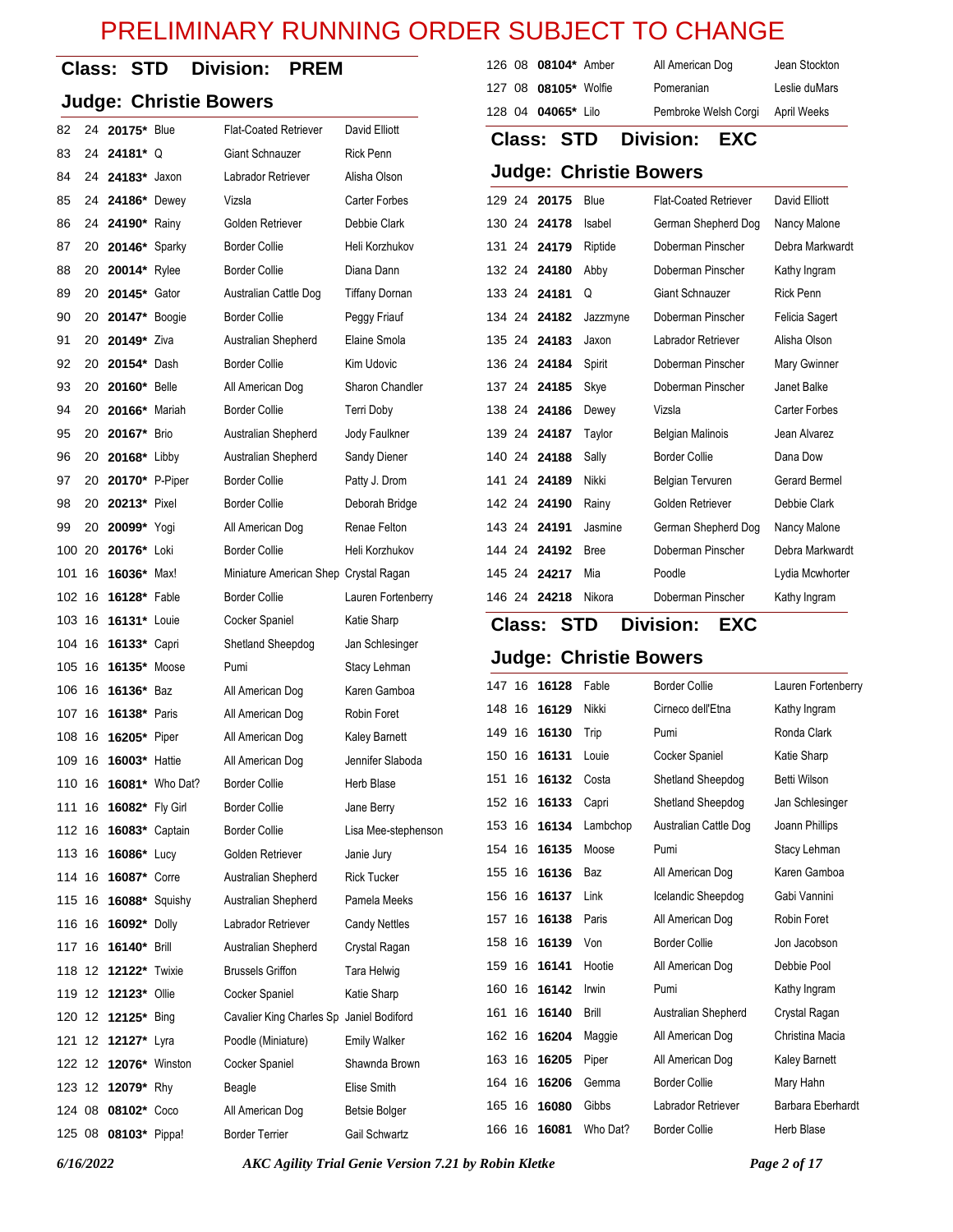| 167 16 |    | 16082 | Fly Girl | <b>Border Collie</b> | Jane Berry          | 211    |    | 20 20 20 9   | Vice       | Labrador Retriever                   | Dresden Graff         |
|--------|----|-------|----------|----------------------|---------------------|--------|----|--------------|------------|--------------------------------------|-----------------------|
| 168    | 16 | 16083 | Captain  | <b>Border Collie</b> | Lisa Mee-stephenson |        |    | 212 20 20210 | Jay        | Nova Scotia Duck Tolling Katie Romig |                       |
| 169    | 16 | 16084 | Lark     | <b>Border Collie</b> | Karen Nicodemus     |        |    | 213 20 20211 | Pie        | <b>Border Collie</b>                 | Terri Schmidt         |
| 170    | 16 | 16085 | Dreamer  | Labrador Retriever   | Mike Nettles        |        |    | 214 20 20212 | Molly      | Golden Retriever                     | <b>Hailey Swinden</b> |
| 171    | 16 | 16086 | Lucy     | Golden Retriever     | Janie Jury          |        |    | 215 20 20213 | Pixel      | <b>Border Collie</b>                 | Deborah Bridge        |
| 172 16 |    | 16087 | Corre    | Australian Shepherd  | <b>Rick Tucker</b>  |        |    | 216 20 20214 | Spirit     | <b>Border Collie</b>                 | Susan Waits           |
| 173    | 16 | 16088 | Squishy  | Australian Shepherd  | Pamela Meeks        |        |    | 217 20 20215 | Leeloo     | <b>Border Collie</b>                 | Elaine Smola          |
| 174 16 |    | 16089 | Penny    | All American Dog     | Liz Alford          |        |    | 218 20 20216 | Magic      | <b>Border Collie</b>                 | Brenda Kay Ste        |
| 175 16 |    | 16092 | Dolly    | Labrador Retriever   | Candy Nettles       | 219 20 |    | 20094        | Tripel     | Doberman Pinscher                    | Anne Lincoln          |
| 176 16 |    | 16094 | Baker    | <b>Border Collie</b> | Dori Page           | 220    | 20 | 20095        | Jazz       | <b>Giant Schnauzer</b>               | Ricky Penn            |
| 177    | 16 | 16090 | Sophie   | Australian Shepherd  | Lynda Hardison      | 221    | 20 | 20097        | Dirk       | Doberman Pinscher                    | Robin Gerdes          |
| 178    | 16 | 16091 | Hami     | All American Dog     | Sandy Floyd         | 222 20 |    | 20098        | Maggie Mae | German Shepherd Dog                  | Dennis Pisarski       |
| 179.   | 16 | 16198 | Chance   | Labrador Retriever   | Barbara Eberhardt   | 223    | 20 | 20099        | Yogi       | All American Dog                     | Renae Felton          |
|        |    |       |          |                      |                     |        |    |              |            |                                      |                       |

#### **Class: STD Division: EXC**

#### **Judge: Christie Bowers**

| <b>Juage: Christie Bowers</b> |              | 226 20 20177                           |                        | Rona         |  | All American Dog  |  | <b>Tiffany Dornan</b> |  |                               |                                   |                                          |
|-------------------------------|--------------|----------------------------------------|------------------------|--------------|--|-------------------|--|-----------------------|--|-------------------------------|-----------------------------------|------------------------------------------|
| 180 20 20145                  | Gator        | Australian Cattle Dog                  | <b>Tiffany Dornan</b>  |              |  | <b>Class: STD</b> |  |                       |  | <b>Division:</b>              | <b>EXC</b>                        |                                          |
| 181 20 20146                  | Sparky       | <b>Border Collie</b>                   | Heli Korzhukov         |              |  |                   |  |                       |  |                               |                                   |                                          |
| 182 20 20147                  | Boogie       | <b>Border Collie</b>                   | Peggy Friauf           |              |  |                   |  |                       |  | <b>Judge: Christie Bowers</b> |                                   |                                          |
| 183 20 20096                  | Shadow       | Belgian Sheepdog                       | Sonia Lachapelle       | 227 12 12110 |  |                   |  | <b>Brodie</b>         |  |                               |                                   | Cavalier King Charles Sp Janiel Bodiford |
| 184 20 20148                  | Teguila      | Golden Retriever                       | Donna Todd             | 228 12 12111 |  |                   |  | <b>Rizzo</b>          |  | Poodle (Miniature)            |                                   | Jerry Smith                              |
| 185 20 20149                  | Ziva         | Australian Shepherd                    | Elaine Smola           | 229 12 12112 |  |                   |  | Flirt                 |  | Poodle (Miniature)            |                                   | <b>Emily Walker</b>                      |
| 186 20 20018                  | Medley       | <b>Border Collie</b>                   | Lauren Fortenberry     | 230 12 12113 |  |                   |  | Kozmoz                |  | Miniature Schnauzer           |                                   | <b>Stacy Bols</b>                        |
| 187 20 20150                  | Hurricane    | Golden Retriever                       | Shari Degan            | 231 12 12114 |  |                   |  | D'Kin                 |  | Beagle                        |                                   | Elise Smith                              |
| 188 20 20151                  | Ruger        | All American Dog                       | Sandy Floyd            | 232 12 12115 |  |                   |  | Jazz                  |  | All American Dog              |                                   | Adrienne McLe                            |
| 189 20 20152                  | Captain      | Golden Retriever                       | Linda Musgrave         | 233 12 12116 |  |                   |  | Ben                   |  | Cocker Spaniel                |                                   | Dana Dow                                 |
| 190 20 20154                  | Dash         | <b>Border Collie</b>                   | Kim Udovic             | 234 12 12118 |  |                   |  | <b>Brodie</b>         |  | Shetland Sheepdog             |                                   | Amy Tabor                                |
| 191 20 20155                  | Blue         | <b>Bearded Collie</b>                  | Carol Hegg             | 235 12 12119 |  |                   |  | Chip                  |  |                               | Cavalier King Charles Sp Pat Dean |                                          |
| 192 20 20157                  | Twist        | <b>Border Collie</b>                   | <b>Christy Skinner</b> | 236 12 12120 |  |                   |  | Koki                  |  | Poodle (Miniature)            |                                   | Caroline King                            |
| 193 20 20158                  | Dash         | Australian Shepherd                    | Nancy Martin           | 237 12 12121 |  |                   |  | Tuni                  |  | Poodle (Miniature)            |                                   | Nancy Walker                             |
| 194 20 20159                  | Tag          | English Springer Spaniel Amy G. Rogers |                        | 238 12 12123 |  |                   |  | Ollie                 |  | Cocker Spaniel                |                                   | Katie Sharp                              |
| 195 20 20160                  | <b>Belle</b> | All American Dog                       | Sharon Chandler        | 239 12 12124 |  |                   |  | Skeeter               |  | All American Dog              |                                   | Debbie Pool                              |
| 196 20 20163                  | Dhena        | Australian Shepherd                    | Aire Skowronska        | 240 12 12125 |  |                   |  | Bing                  |  |                               | Cavalier King Charles Sp          | Janiel Bodiford                          |
| 197 20 20164                  | Piper        | Whippet                                | Charlene Chaney        | 241 12 12126 |  |                   |  | Snap                  |  | Poodle (Miniature)            |                                   | Jerry Smith                              |
| 198 20 20166                  | Mariah       | <b>Border Collie</b>                   | Terri Doby             | 242 12 12127 |  |                   |  | Lyra                  |  | Poodle (Miniature)            |                                   | <b>Emily Walker</b>                      |
| 199 20 20167                  | <b>Brio</b>  | Australian Shepherd                    | Jody Faulkner          | 243 12 12122 |  |                   |  | Twixie                |  | <b>Brussels Griffon</b>       |                                   | Tara Helwig                              |
| 200 20 20169                  | Reggie       | Golden Retriever                       | <b>Tammy Richey</b>    | 244 12 12074 |  |                   |  | lan                   |  | <b>Border Collie</b>          |                                   | Shara Humper                             |
| 201 20 20170                  | P-Piper      | <b>Border Collie</b>                   | Patty J. Drom          | 245 12 12075 |  |                   |  | Skylar                |  |                               |                                   | Entlebucher Mountain Do Yvonne Thoms     |
| 202 20 20172                  | Jorie        | Xoloitzcuintli                         | Mick Gregory           | 246 12 12076 |  |                   |  | Winston               |  | Cocker Spaniel                |                                   | Shawnda Brow                             |
| 203 20 20144                  | Marshal      | Australian Shepherd                    | <b>Susan Waits</b>     | 247 12 12077 |  |                   |  | Tuf                   |  | Poodle (Miniature)            |                                   | Ronda Clark                              |
| 204 20 20153                  | <b>Brice</b> | <b>Border Collie</b>                   | <b>B</b> K Stevens     | 248 12 12078 |  |                   |  | Rusty                 |  |                               |                                   | Standard Manchester Ter Susan Ramsbo     |
| 205 20 20143                  | Sig          | Golden Retriever                       | Donna Ward             | 249 12 12079 |  |                   |  | Rhy                   |  | Beagle                        |                                   | Elise Smith                              |
| 206 20 20156                  | Monet        | Belgian Tervuren                       | Carol Lautzenheiser    | 250 12 12196 |  |                   |  | Oreo                  |  | Shetland Sheepdog             |                                   | <b>Connie Mathes</b>                     |
| 207 20 20162                  | Ruby         | All American Dog                       | Stephanie Pollard      | 251 12 12197 |  |                   |  | Nimbus                |  | Shetland Sheepdog             |                                   | Cassie Hartma                            |
| 208 20 20168                  | Libby        | Australian Shepherd                    | Sandy Diener           | 252 08 08102 |  |                   |  | Coco                  |  | All American Dog              |                                   | Betsie Bolger                            |
| 209 20 20176                  | Loki         | <b>Border Collie</b>                   | Heli Korzhukov         | 253 08 08103 |  |                   |  | Pippa!                |  | <b>Border Terrier</b>         |                                   | Gail Schwartz                            |
| 210 20 <b>20207</b>           | Spice        | Labrador Retriever                     | <b>Candy Nettles</b>   | 254 08 08104 |  |                   |  | Amber                 |  | All American Dog              |                                   | Jean Stockton                            |
|                               |              |                                        |                        |              |  |                   |  |                       |  |                               |                                   |                                          |

*6/16/2022 AKC Agility Trial Genie Version 7.21 by Robin Kletke Page 3 of 17*

**7** Tolling Katie Romig **Terri Schmidt Hailey Swinden** Deborah Bridge Susan Waits Elaine Smola **Brenda Kay Stevens** 

Janiel Bodiford Jerry Smith **Emily Walker** Stacy Bols **Elise Smith** Adrienne McLean Dana Dow Amy Tabor Pat Dean Caroline King **Nancy Walker Katie Sharp** Debbie Pool **Janiel Bodiford** Jerry Smith **Emily Walker Tara Helwig** Shara Humpert Yvonne Thomsen Shawnda Brown **Ronda Clark** Susan Ramsbottom Elise Smith Connie Mathes Cassie Hartman **Betsie Bolger** Gail Schwartz Jean Stockton

224 20 **20100** Angel Belgian Sheepdog Sonia Lachapelle 225 20 **20200** Verdi Great Pyrenees Emily Chou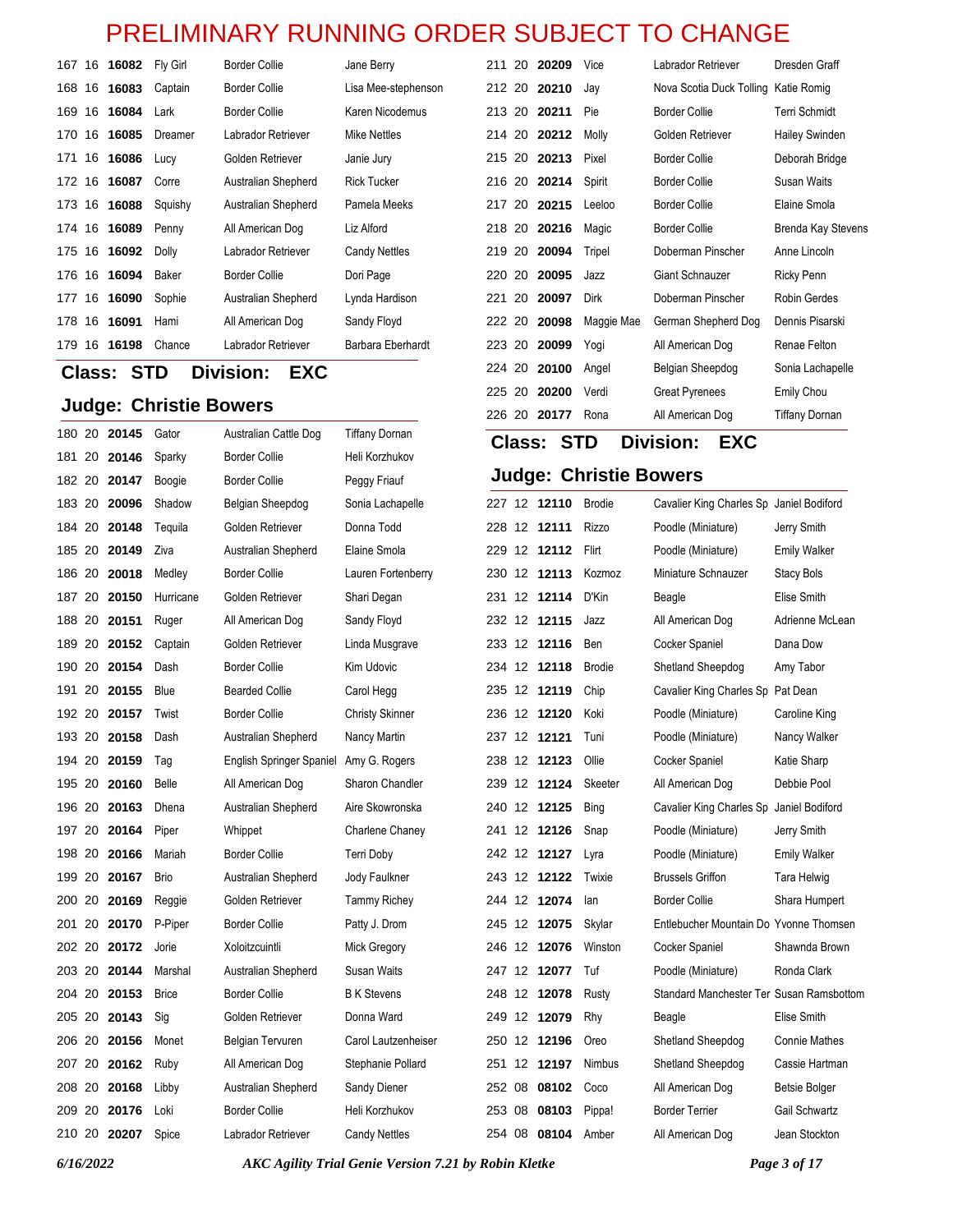| 255 08 | 08105 | Wolfie       | Pomeranian            | Leslie duMars        |
|--------|-------|--------------|-----------------------|----------------------|
| 256 08 | 08106 | Vegas        | Papillon              | Carol Lautzenheiser  |
| 257 08 | 08107 | Kermit       | Miniature Schnauzer   | Stacy Bols           |
| 258 08 | 08108 | Eddie Rebel  | Papillon              | Shara Humpert        |
| 259 08 | 08201 | Nikki        | <b>Biewer Terrier</b> | Lisa Meyer           |
| 260 08 | 08202 | Rio          | Shetland Sheepdog     | Betti Wilson         |
| 261 08 | 08068 | Indi         | Poodle (Miniature)    | <b>Emily Walker</b>  |
| 262 08 | 08069 | Piper        | Shetland Sheepdog     | Gregg Tabor          |
| 263 08 | 08070 | Kirby        | Pembroke Welsh Corgi  | Jared Muegge         |
| 264 08 | 08073 | Teddy        | All American Dog      | <b>Betsie Bolger</b> |
| 265 04 | 04005 | Skye         | Pembroke Welsh Corgi  | Jennifer Bianchi     |
| 266 04 | 04064 | Kimchi       | Pug                   | Laurie Kirkpatrick   |
| 267 04 | 04065 | Lilo         | Pembroke Welsh Corgi  | April Weeks          |
| 268 04 | 04066 | <b>Bravo</b> | Papillon              | Dee Ann Kilbourn     |
| 269 04 | 04067 | Harley Quinn | Papillon              | Dresden Graff        |

# **Class: STD Division: OPN**

### **Judge: Christie Bowers**

|        | 270 24 24020 | Edie          | German Shepherd Dog                    | Jackie Little           |
|--------|--------------|---------------|----------------------------------------|-------------------------|
|        | 271 24 24021 | Sasha         | Dutch Shepherd                         | Donna Shedlock          |
| 272 24 | 24049        | Gucci         | Belgian Sheepdog                       | Sonia Lachapelle        |
| 273 24 | 24022        | Suzie         | <b>Flat-Coated Retriever</b>           | <b>Sharmin Demoss</b>   |
| 274 20 | 20014        | Rylee         | <b>Border Collie</b>                   | Diana Dann              |
| 275 20 | 20017        | Lina          | English Springer Spaniel               | Wen Chuang              |
| 276 20 | 20208        | Cider         | <b>Border Collie</b>                   | Rachel Shubert          |
| 277 20 | 20199        | DJ            | All American Dog                       | Kathleen Field          |
| 278 16 | 16003        | Hattie        | All American Dog                       | Jennifer Slaboda        |
| 279 12 | 12008        | Xeno          | Cavalier King Charles Sp Hannah Morris |                         |
| 280 12 | 12203        | Ri            | Cocker Spaniel                         | Seville Olejko          |
| 281 12 | 12002        | Temper        | Cocker Spaniel (Black)                 | Jean-Maria Higginbotham |
| 282 12 | 12012        | Spidey        | Cavalier King Charles Sp Emma Morris   |                         |
| 283 08 | 08006        | Maui          | Pomeranian                             | Kristi Brookshire       |
| 284 08 | 08007        | <b>FERGIE</b> | All American Dog                       | Linda Schelling         |
| 285 08 | 08194        | Jasmine       | Miniature Schnauzer                    | Kimberly Glister        |
| 286 08 | 08195        | Alison        | Cocker Spaniel                         | Vanita Ellis            |
| 287 04 | 04001        | Journey       | Dachshund                              | Karen Henry             |
|        |              |               |                                        |                         |

**Class: STD Division: NOV**

#### **Judge: Christie Bowers**

|  | 288 24 24 C057 Lincoln |        | All American Dog        | Liz Alford             |
|--|------------------------|--------|-------------------------|------------------------|
|  | 289 24 24047           | Bandit | All American Dog        | Lisa Holt              |
|  | 290 24 24050           | Jake   | All American Dog        | Kathryn Cockerham      |
|  | 291 24 24052           | Gander | Dalmatian               | Carolyn Smith          |
|  | 292 24 24054           | Quick  | Border Collie           | <b>Christy Skinner</b> |
|  | 293 24 24055           | Happy  | Doberman Pinscher       | Laura Gummelt          |
|  | 294 24 24063           | Lucie  | <b>Belgian Malinois</b> | Christian Hornbeck     |
|  | 295 20 20015           | Poppi  | Golden Retriever        | Lora Seale             |

| 296 20 |    | 20016 | Ozzy      | Nova Scotia Duck Tolling Karla Dean    |                           |
|--------|----|-------|-----------|----------------------------------------|---------------------------|
| 297 20 |    | 20037 | Jim       | <b>Border Collie</b>                   | Amy Bayle                 |
| 298 20 |    | 20038 | Emily     | Golden Retriever                       | Melissa Mercer            |
| 299 20 |    | 20039 | Rip       | English Springer Spaniel Amy G. Rogers |                           |
| 300 20 |    | 20040 | Dokken    | Labrador Retriever                     | Dori Page                 |
| 301 20 |    | 20042 | Trixie    | Golden Retriever                       | Debra Clark               |
| 302 20 |    | 20043 | Kellie    | All American Dog                       | Pam White                 |
| 303 20 |    | 20046 | ebby      | All American Dog                       | Christina Macia           |
| 304 20 |    | 20062 | Mia       | All American Dog                       | Madeleine Carlson-widolff |
| 305 20 |    | 20028 | Odin      | All American Dog                       | Liz Bird                  |
| 306 20 |    | 20051 | Lola      | <b>Flat-coated Retriever</b>           | Cynthia Elliott           |
| 307 16 |    | 16034 | Jessie    | Miniature American Shep Jean Stockton  |                           |
| 308 16 |    | 16036 | Max!      | Miniature American Shep Crystal Ragan  |                           |
| 309 16 |    | 16060 | Wishbone  | All American Dog                       | Valerie Parkman           |
| 310 16 |    | 16061 | Spyro     | Miniature American Shep Jessica Fuller |                           |
| 311    | 16 | 16004 | Vaughn    | All American Dog                       | Tere Gannaway             |
| 312 12 |    | 12009 | Mermaid   | Poodle (Miniature)                     | Caroline King             |
| 313 12 |    | 12031 | Simon     | Pomeranian                             | Lora Seale                |
| 314 12 |    | 12032 | Rudy      | Minature Schnauzer                     | <b>Heather Smith</b>      |
| 315 12 |    | 12033 | Buddy Jim | All American Dog                       | Adrienne McLean           |
| 316 08 |    | 08029 | Dolly     | Pembroke Welsh Corgi                   | Jennifer Bianchi          |
| 317 08 |    | 08030 | Gabby     | Pembroke Welsh Corgi                   | Mark Bianchi              |
| 318 04 |    | 04023 | Renegade  | Papillon                               | Alaina Graff              |

# **RING NUMBER: 2**

### **Class: FAST Division: EXC**

| 1  | 24 | 24192 | <b>Bree</b>  | Doberman Pinscher               | Debra Markwardt    |
|----|----|-------|--------------|---------------------------------|--------------------|
| 2  | 24 | 24181 | Q            | Giant Schnauzer                 | <b>Rick Penn</b>   |
| 3  | 24 | 24182 | Jazzmyne     | Doberman Pinscher               | Felicia Sagert     |
| 4  | 24 | 24184 | Spirit       | Doberman Pinscher               | Mary Gwinner       |
| 5  | 24 | 24185 | Skye         | Doberman Pinscher               | Janet Balke        |
| 6  | 24 | 24186 | Dewey        | Vizsla                          | Carter Forbes      |
| 7  | 24 | 24190 | Rainy        | Golden Retriever                | Debbie Clark       |
| 8  | 24 | 24049 | Gucci        | Belgian Sheepdog                | Sonia Lachapelle   |
| 9  | 24 | 24218 | Nikora       | Doberman Pinscher               | Kathy Ingram       |
| 10 | 24 | 24179 | Riptide      | Doberman Pinscher               | Debra Markwardt    |
| 11 | 20 | 20153 | <b>Brice</b> | <b>Border Collie</b>            | <b>B</b> K Stevens |
| 12 | 20 | 20143 | Sig          | Golden Retriever                | Donna Ward         |
| 13 | 20 | 20147 | Boogie       | <b>Border Collie</b>            | Peggy Friauf       |
| 14 | 20 | 20150 | Hurricane    | Golden Retriever                | Shari Degan        |
| 15 | 20 | 20152 | Captain      | Golden Retriever                | Linda Musgrave     |
| 16 | 20 | 20158 | Dash         | Australian Shepherd             | Nancy Martin       |
| 17 | 20 | 20159 | Tag          | <b>English Springer Spaniel</b> | Amy G. Rogers      |
| 18 | 20 | 20162 | Ruby         | All American Dog                | Stephanie Pollard  |
| 19 | 20 | 20164 | Piper        | Whippet                         | Charlene Chaney    |
|    |    |       |              |                                 |                    |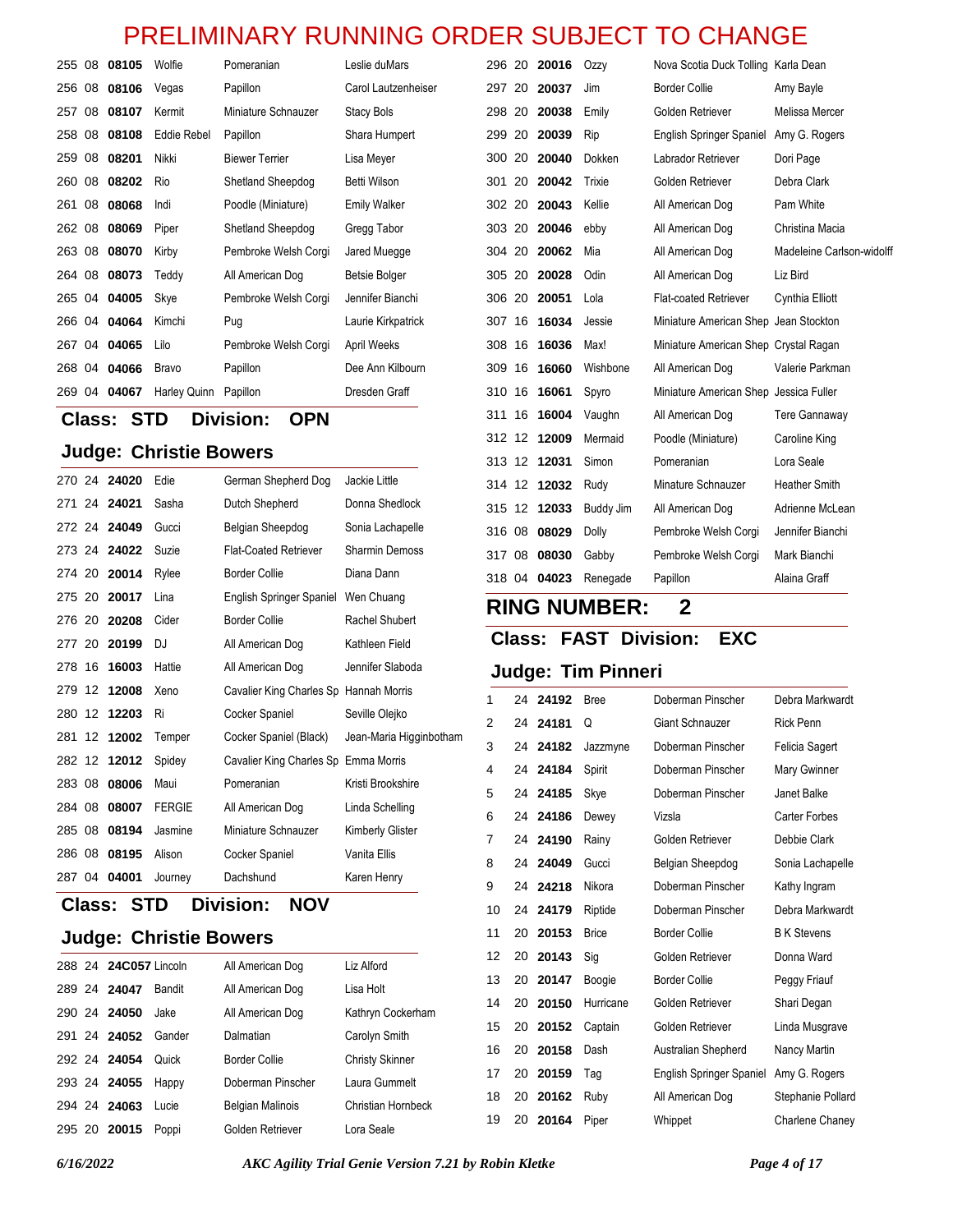| 20 |    | 20 20166 | Mariah      | Border Collie       | Terri Doby                |
|----|----|----------|-------------|---------------------|---------------------------|
| 21 |    | 20 20167 | <b>Brio</b> | Australian Shepherd | Jody Faulkner             |
| 22 |    | 20 20172 | Jorie       | Xoloitzcuintli      | Mick Gregory              |
| 23 |    | 20 20176 | Loki        | Border Collie       | Heli Korzhukov            |
| 24 |    | 20 20018 | Medley      | Border Collie       | Lauren Fortenberry        |
| 25 |    | 20 20216 | Magic       | Border Collie       | <b>Brenda Kay Stevens</b> |
| 26 |    | 20 20144 | Marshal     | Australian Shepherd | Susan Waits               |
| 27 |    | 20 20168 | Libby       | Australian Shepherd | Sandy Diener              |
| 28 |    | 20 20213 | Pixel       | Border Collie       | Deborah Bridge            |
| 29 |    | 20 20094 | Tripel      | Doberman Pinscher   | Anne Lincoln              |
| 30 | 20 | 20095    | Jazz        | Giant Schnauzer     | Ricky Penn                |
| 31 | 20 | 20097    | Dirk        | Doberman Pinscher   | Robin Gerdes              |

#### **Class: FAST Division: EXC**

#### **Judge: Tim Pinneri**

| 32 | 16 | 16128 | Fable    | <b>Border Collie</b>              | Lauren Fortenberry   |
|----|----|-------|----------|-----------------------------------|----------------------|
| 33 | 16 | 16130 | Trip     | Pumi                              | Ronda Clark          |
| 34 | 16 | 16131 | Louie    | Cocker Spaniel                    | Katie Sharp          |
| 35 | 16 | 16132 | Costa    | Shetland Sheepdog                 | Betti Wilson         |
| 36 | 16 | 16134 | Lambchop | Australian Cattle Dog             | Joann Phillips       |
| 37 | 16 | 16139 | Von      | <b>Border Collie</b>              | Jon Jacobson         |
| 38 | 16 | 16140 | Brill    | Australian Shepherd               | Crystal Ragan        |
| 39 | 16 | 16141 | Hootie   | All American Dog                  | Debbie Pool          |
| 40 | 16 | 16081 | Who Dat? | <b>Border Collie</b>              | Herb Blase           |
| 41 | 16 | 16082 | Fly Girl | <b>Border Collie</b>              | Jane Berry           |
| 42 | 16 | 16084 | Lark     | <b>Border Collie</b>              | Karen Nicodemus      |
| 43 | 16 | 16088 | Squishy  | Australian Shepherd               | Pamela Meeks         |
| 44 | 16 | 16094 | Baker    | <b>Border Collie</b>              | Dori Page            |
| 45 | 12 | 12112 | Flirt    | Poodle (Miniature)                | <b>Emily Walker</b>  |
| 46 | 12 | 12111 | Rizzo    | Poodle (Miniature)                | Jerry Smith          |
| 47 | 12 | 12120 | Koki     | Poodle (Miniature)                | Caroline King        |
| 48 | 12 | 12121 | Tuni     | Poodle (Miniature)                | Nancy Walker         |
| 49 | 12 | 12123 | Ollie    | Cocker Spaniel                    | Katie Sharp          |
| 50 | 12 | 12124 | Skeeter  | All American Dog                  | Debbie Pool          |
| 51 | 12 | 12119 | Chip     | Cavalier King Charles Sp Pat Dean |                      |
| 52 | 12 | 12122 | Twixie   | <b>Brussels Griffon</b>           | Tara Helwig          |
| 53 | 12 | 12127 | Lyra     | Poodle (Miniature)                | <b>Emily Walker</b>  |
| 54 | 12 | 12196 | Oreo     | Shetland Sheepdog                 | <b>Connie Mathes</b> |
| 55 | 08 | 08102 | Coco     | All American Dog                  | <b>Betsie Bolger</b> |
| 56 | 08 | 08073 | Teddy    | All American Dog                  | <b>Betsie Bolger</b> |

#### **Class: FAST Division: OPN Judge: Tim Pinneri** Order to be Posted at the Trial Open/Nov FAST Combined Running

|  | 57 24 24187 Taylor | <b>Belgian Malinois</b> | Jean Alvarez   |
|--|--------------------|-------------------------|----------------|
|  | 58 20 20014 Rylee  | <b>Border Collie</b>    | Diana Dann     |
|  | 59 20 20214 Spirit | <b>Border Collie</b>    | Susan Waits    |
|  | 60 20 20199 DJ     | All American Dog        | Kathleen Field |

| 61 | 16 | 16129    | Nikki         | Cirneco dell'Etna                      | Kathy Ingram            |
|----|----|----------|---------------|----------------------------------------|-------------------------|
| 62 |    | 16 16003 | Hattie        | All American Dog                       | Jennifer Slaboda        |
| 63 |    | 12 12008 | Xeno          | Cavalier King Charles Sp Hannah Morris |                         |
| 64 |    | 12 12012 | Spidev        | Cavalier King Charles Sp Emma Morris   |                         |
| 65 |    | 12 12002 | Temper        | Cocker Spaniel (Black)                 | Jean-Maria Higginbotham |
| 66 | 08 | 04005    | Skye          | Pembroke Welsh Corgi                   | Jennifer Bianchi        |
| 67 | 08 | 08007    | <b>FERGIE</b> | All American Dog                       | Linda Schelling         |
| 68 | 08 | 08202    | Rio           | Shetland Sheepdog                      | Betti Wilson            |

# **Class: FAST Division: NOV**

#### Open/Nov FAST Combined Running<br>**Judge: Tim Pinneri** Order to be Posted at the Trial Order to be Posted at the Trial

| 69 | 24 | 24C057 Lincoln |               | All American Dog                       | Liz Alford                |
|----|----|----------------|---------------|----------------------------------------|---------------------------|
| 70 | 24 | 24022          | Suzie         | <b>Flat-Coated Retriever</b>           | <b>Sharmin Demoss</b>     |
| 71 | 24 | 24048          | <b>BooBoo</b> | All American Dog                       | Herman Dworin             |
| 72 | 24 | 24050          | Jake          | All American Dog                       | Kathryn Cockerham         |
| 73 | 24 | 24052          | Gander        | Dalmatian                              | Carolyn Smith             |
| 74 | 24 | 24053          | Ryker         | <b>English Setter</b>                  | Christi Farley            |
| 75 | 24 | 24055          | Happy         | Doberman Pinscher                      | Laura Gummelt             |
| 76 | 24 | 24063          | Lucie         | Belgian Malinois                       | Christian Hornbeck        |
| 77 | 20 | 20015          | Poppi         | Golden Retriever                       | Lora Seale                |
| 78 | 20 | 20039          | Rip           | English Springer Spaniel Amy G. Rogers |                           |
| 79 | 20 | 20040          | Dokken        | Labrador Retriever                     | Dori Page                 |
| 80 | 20 | 20042          | Trixie        | Golden Retriever                       | Debra Clark               |
| 81 | 20 | 20043          | Kellie        | All American Dog                       | Pam White                 |
| 82 | 20 | 20045          | Artemus       | Whippet                                | Charlene Chaney           |
| 83 | 20 | 20212          | Molly         | Golden Retriever                       | <b>Hailey Swinden</b>     |
| 84 | 20 | 20062          | Mia           | All American Dog                       | Madeleine Carlson-widolff |
| 85 | 20 | 20028          | Odin          | All American Dog                       | Liz Bird                  |
| 86 | 16 | 16034          | Jessie        | Miniature American Shep Jean Stockton  |                           |
| 87 | 16 | 16035          | Happy         | Miniature American Shep Pat Dean       |                           |
| 88 | 16 | 16036          | Max!          | Miniature American Shep Crystal Ragan  |                           |
| 89 | 16 | 16142          | Irwin         | Pumi                                   | Kathy Ingram              |
| 90 | 16 | 16060          | Wishbone      | All American Dog                       | Valerie Parkman           |
| 91 | 12 | 12009          | Mermaid       | Poodle (Miniature)                     | Caroline King             |
| 92 | 08 | 08029          | Dolly         | Pembroke Welsh Corgi                   | Jennifer Bianchi          |
| 93 | 08 | 08030          | Gabby         | Pembroke Welsh Corgi                   | Mark Bianchi              |
| 94 | 08 | 08201          | Nikki         | <b>Biewer Terrier</b>                  | Lisa Meyer                |
| 95 | 08 | 08194          | Jasmine       | Miniature Schnauzer                    | Kimberly Glister          |
| 96 | 04 | 04001          | Journey       | Dachshund                              | Karen Henry               |

### **Class: JWW Division: NOV**

|  | 97 24 24C057 Lincoln |        | All American Dog      | Liz Alford        |
|--|----------------------|--------|-----------------------|-------------------|
|  | 98 24 24047          | Bandit | All American Dog      | Lisa Holt         |
|  | 99 24 24050          | Jake   | All American Dog      | Kathryn Cockerham |
|  | 100 24 24052         | Gander | Dalmatian             | Carolyn Smith     |
|  | 101 24 24053         | Rvker  | <b>English Setter</b> | Christi Farley    |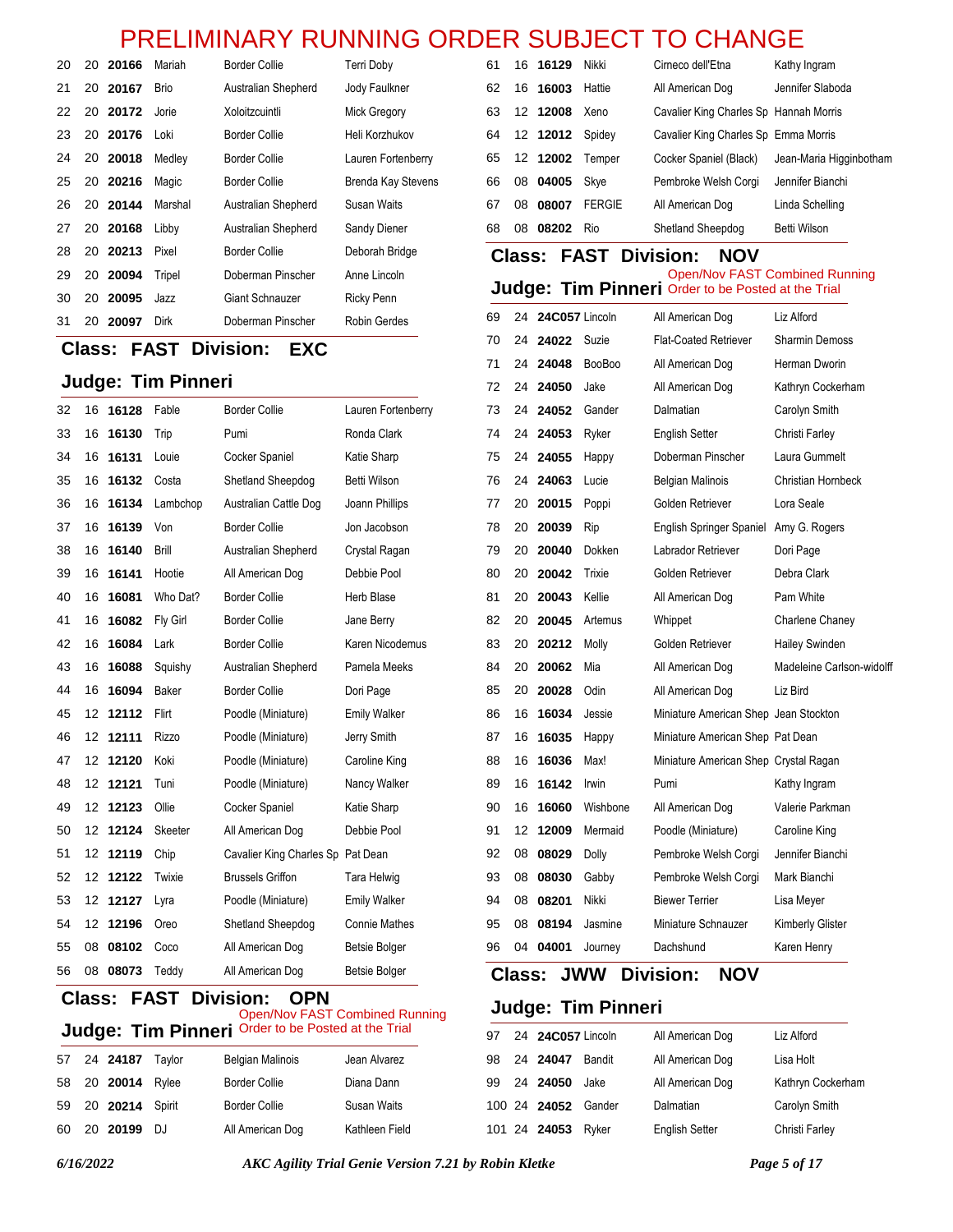|              |       |           | <b>NLLIIVIIIVANI</b>                   | <b>NUIVININU</b><br>UND   |        |               | ◡                   | UDJLV I                   | בטוחות ט                               |                         |
|--------------|-------|-----------|----------------------------------------|---------------------------|--------|---------------|---------------------|---------------------------|----------------------------------------|-------------------------|
| 102 24 24054 |       | Quick     | <b>Border Collie</b>                   | <b>Christy Skinner</b>    |        |               | 146 16 <b>16003</b> | Hattie                    | All American Dog                       | Jennifer Slaboda        |
| 103 24 24055 |       | Happy     | Doberman Pinscher                      | Laura Gummelt             |        |               | 147 16 16004        | Vaughn                    | All American Dog                       | Tere Gannaway           |
| 104 24 24063 |       | Lucie     | <b>Belgian Malinois</b>                | Christian Hornbeck        |        |               | 148 16 20017        | Lina                      | English Springer Spaniel               | Wen Chuang              |
| 105 20 20014 |       | Rylee     | <b>Border Collie</b>                   | Diana Dann                |        |               | 149 12 12008        | Xeno                      | Cavalier King Charles Sp Hannah Morris |                         |
| 106 20 20037 |       | Jim       | <b>Border Collie</b>                   | Amy Bayle                 |        |               | 150 12 12009        | Mermaid                   | Poodle (Miniature)                     | Caroline King           |
| 107 20       | 20038 | Emily     | Golden Retriever                       | Melissa Mercer            |        |               | 151 12 12002        | Temper                    | Cocker Spaniel (Black)                 | Jean-Maria Higginbotham |
| 108 20       | 20039 | Rip       | English Springer Spaniel               | Amy G. Rogers             |        |               | 152 12 12196        | Oreo                      | Shetland Sheepdog                      | <b>Connie Mathes</b>    |
| 109 20 20040 |       | Dokken    | Labrador Retriever                     | Dori Page                 |        |               | 153 12 12012        | Spidey                    | Cavalier King Charles Sp Emma Morris   |                         |
| 110 20       | 20041 | Marvel    | <b>Border Collie</b>                   | Rachel Shubert            |        |               | 154 08 08006        | Maui                      | Pomeranian                             | Kristi Brookshire       |
| 111 20       | 20043 | Kellie    | All American Dog                       | Pam White                 | 155 08 |               | 08007               | <b>FERGIE</b>             | All American Dog                       | Linda Schelling         |
| 112 20 20044 |       | Rosie     | <b>Border Collie</b>                   | Kim Udovic                |        |               | 156 08 08202        | Rio                       | Shetland Sheepdog                      | <b>Betti Wilson</b>     |
| 113 20 20046 |       | ebby      | All American Dog                       | Christina Macia           |        |               | 157 04 04001        | Journey                   | Dachshund                              | Karen Henry             |
| 114 20       | 20062 | Mia       | All American Dog                       | Madeleine Carlson-widolff |        | <b>Class:</b> |                     | <b>JWW</b>                | <b>Division:</b><br><b>EXC</b>         |                         |
| 115 20 20027 |       | Whimsy    | <b>Berger Picard</b>                   | Shawn Staley              |        |               |                     |                           |                                        |                         |
| 116 20 20028 |       | Odin      | All American Dog                       | Liz Bird                  |        |               |                     | <b>Judge: Tim Pinneri</b> |                                        |                         |
| 117 20 20051 |       | Lola      | Flat-coated Retriever                  | Cynthia Elliott           |        |               | 158 24 24178        | Isabel                    | German Shepherd Dog                    | Nancy Malone            |
| 118 16 16034 |       | Jessie    | Miniature American Shep Jean Stockton  |                           |        |               | 159 24 24179        | Riptide                   | Doberman Pinscher                      | Debra Markwardt         |
| 119 16 16036 |       | Max!      | Miniature American Shep Crystal Ragan  |                           |        |               | 160 24 24180        | Abby                      | Doberman Pinscher                      | Kathy Ingram            |
| 120 16 16060 |       | Wishbone  | All American Dog                       | Valerie Parkman           |        |               | 161 24 24181        | Q                         | Giant Schnauzer                        | <b>Rick Penn</b>        |
| 121 16 16061 |       | Spyro     | Miniature American Shep Jessica Fuller |                           |        |               | 162 24 24182        | Jazzmyne                  | Doberman Pinscher                      | Felicia Sagert          |
| 122 12 12031 |       | Simon     | Pomeranian                             | Lora Seale                |        |               | 163 24 24183        | Jaxon                     | Labrador Retriever                     | Alisha Olson            |
| 123 12 12032 |       | Rudy      | Minature Schnauzer                     | <b>Heather Smith</b>      |        |               | 164 24 24184        | Spirit                    | Doberman Pinscher                      | Mary Gwinner            |
| 124 12 12033 |       | Buddy Jim | All American Dog                       | Adrienne McLean           |        |               | 165 24 24185        | Skye                      | Doberman Pinscher                      | Janet Balke             |
| 125 12 12026 |       | Aries     | Shetland Sheepdog                      | Wanda Henley              |        |               | 166 24 24186        | Dewey                     | Vizsla                                 | Carter Forbes           |
| 126 08       | 08029 | Dolly     | Pembroke Welsh Corgi                   | Jennifer Bianchi          |        |               | 167 24 24187        | Taylor                    | <b>Belgian Malinois</b>                | Jean Alvarez            |
| 127 08       | 08024 | Banzai    | Pug                                    | Laurie Kirkpatrick        |        |               | 168 24 24188        | Sally                     | <b>Border Collie</b>                   | Dana Dow                |
| 128 08 08030 |       | Gabby     | Pembroke Welsh Corgi                   | Mark Bianchi              |        |               | 169 24 24189        | Nikki                     | <b>Belgian Tervuren</b>                | Gerard Bermel           |
| 129 04 04023 |       | Renegade  | Papillon                               | Alaina Graff              |        |               | 170 24 24190        | Rainy                     | Golden Retriever                       | Debbie Clark            |

#### **Class: JWW Division: OPN**

### **Judge: Tim Pinneri**

|        | 130 24 24020 | Edie   | German Shepherd Dog                 | Jackie Little         |
|--------|--------------|--------|-------------------------------------|-----------------------|
| 131 24 | 24022        | Suzie  | <b>Flat-Coated Retriever</b>        | <b>Sharmin Demoss</b> |
|        | 132 24 24049 | Gucci  | Belgian Sheepdog                    | Sonia Lachapelle      |
|        | 133 24 24218 | Nikora | Doberman Pinscher                   | Kathy Ingram          |
| 134 20 | 20015        | Poppi  | Golden Retriever                    | Lora Seale            |
|        | 135 20 20016 | Ozzy   | Nova Scotia Duck Tolling Karla Dean |                       |
|        | 136 20 20018 | Medley | <b>Border Collie</b>                | Lauren Fortenberry    |
| 137 20 | 20176        | Loki   | <b>Border Collie</b>                | Heli Korzhukov        |
| 138 20 | 20209        | Vice   | Labrador Retriever                  | Dresden Graff         |
| 139 20 | 20211        | Pie    | <b>Border Collie</b>                | <b>Terri Schmidt</b>  |
| 140 20 | 20212        | Molly  | Golden Retriever                    | Hailey Swinden        |
| 141 20 | 20213        | Pixel  | <b>Border Collie</b>                | Deborah Bridge        |
| 142 20 | 20215        | Leeloo | <b>Border Collie</b>                | Elaine Smola          |
|        | 143 20 20216 | Magic  | <b>Border Collie</b>                | Brenda Kay Stevens    |
| 144 20 | 20042        | Trixie | Golden Retriever                    | Debra Clark           |
| 145 16 | 16204        | Maggie | All American Dog                    | Christina Macia       |
|        |              |        |                                     |                       |

16 **16128** Fable Border Collie Lauren Fortenberry

**Judge: Tim Pinneri**

**Class: JWW Division: EXC**

| 175 16 | 16129        | Nikki    | Cirneco dell'Etna     | Kathy Ingram    |
|--------|--------------|----------|-----------------------|-----------------|
|        | 176 16 16130 | Trip     | Pumi                  | Ronda Clark     |
|        | 177 16 16131 | Louie    | Cocker Spaniel        | Katie Sharp     |
|        | 178 16 16132 | Costa    | Shetland Sheepdog     | Betti Wilson    |
|        | 179 16 16133 | Capri    | Shetland Sheepdog     | Jan Schlesinger |
|        | 180 16 16134 | Lambchop | Australian Cattle Dog | Joann Phillips  |
|        | 181 16 16135 | Moose    | Pumi                  | Stacy Lehman    |
|        | 182 16 16136 | Baz      | All American Dog      | Karen Gamboa    |
|        | 183 16 16137 | Link     | Icelandic Sheepdog    | Gabi Vannini    |
| 184 16 | 16138        | Paris    | All American Dog      | Robin Foret     |
| 185 16 | 16140        | Brill    | Australian Shepherd   | Crystal Ragan   |
| 186 16 | 16141        | Hootie   | All American Dog      | Debbie Pool     |

 24 **24191** Jasmine German Shepherd Dog Nancy Malone 24 **24192** Bree Doberman Pinscher Debra Markwardt 24 **24217** Mia Poodle Lydia Mcwhorter

*6/16/2022 AKC Agility Trial Genie Version 7.21 by Robin Kletke Page 6 of 17*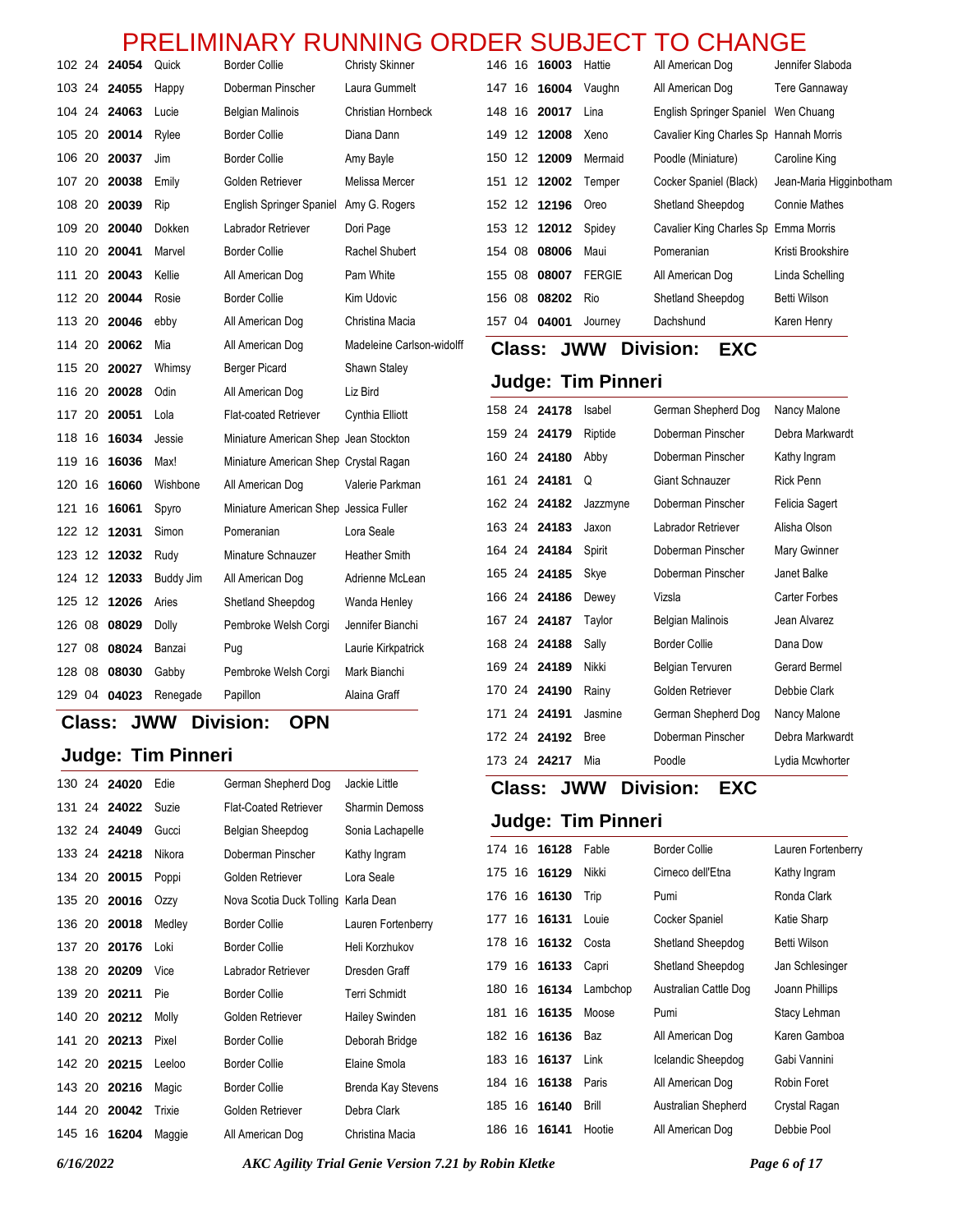| 187    |    | 16 16142     | Irwin           | Pumi                 | Kathy Ingram         | 231           |     | 20 20172     | Jorie                     | Xoloitzcuintli                       | <b>Mick Gregory</b>   |
|--------|----|--------------|-----------------|----------------------|----------------------|---------------|-----|--------------|---------------------------|--------------------------------------|-----------------------|
| 188    |    | 16 16139     | Von             | <b>Border Collie</b> | Jon Jacobson         |               |     | 232 20 20143 | Sig                       | Golden Retriever                     | Donna Ward            |
| 189    | 16 | 16205        | Piper           | All American Dog     | <b>Kaley Barnett</b> | 233 20        |     | 20162        | Ruby                      | All American Dog                     | Stephanie Pollard     |
| 190    | 16 | 16206        | Gemma           | <b>Border Collie</b> | Mary Hahn            | 234 20        |     | 20207        | Spice                     | Labrador Retriever                   | <b>Candy Nettles</b>  |
| 191    | 16 | 16080        | Gibbs           | Labrador Retriever   | Barbara Eberhardt    | 235           | -20 | 20208        | Cider                     | <b>Border Collie</b>                 | Rachel Shubert        |
| 192    | 16 | 16081        | Who Dat?        | <b>Border Collie</b> | <b>Herb Blase</b>    | 236           | -20 | 20210        | Jay                       | Nova Scotia Duck Tolling Katie Romig |                       |
| 193    | 16 | 16082        | <b>Fly Girl</b> | <b>Border Collie</b> | Jane Berry           | 237           | 20  | 20214        | Spirit                    | <b>Border Collie</b>                 | <b>Susan Waits</b>    |
| 194    | 16 | 16083        | Captain         | <b>Border Collie</b> | Lisa Mee-stephenson  | 238           | 20  | 20094        | Tripel                    | Doberman Pinscher                    | Anne Lincoln          |
| 195    | 16 | 16084        | Lark            | <b>Border Collie</b> | Karen Nicodemus      | 239 20        |     | 20095        | Jazz                      | <b>Giant Schnauzer</b>               | Ricky Penn            |
| 196    | 16 | 16085        | Dreamer         | Labrador Retriever   | <b>Mike Nettles</b>  | 240 20        |     | 20097        | Dirk                      | Doberman Pinscher                    | <b>Robin Gerdes</b>   |
| 197    | 16 | 16086        | Lucy            | Golden Retriever     | Janie Jury           | 241 20        |     | 20098        | Maggie Mae                | German Shepherd Dog                  | Dennis Pisarski       |
| 198    | 16 | 16087        | Corre           | Australian Shepherd  | <b>Rick Tucker</b>   | 242 20        |     | 20099        | Yogi                      | All American Dog                     | Renae Felton          |
| 199    | 16 | 16088        | Squishy         | Australian Shepherd  | Pamela Meeks         | 243 20        |     | 20100        | Angel                     | Belgian Sheepdog                     | Sonia Lachapelle      |
| 200    | 16 | 16089        | Penny           | All American Dog     | Liz Alford           | 244 20        |     | 20175        | Blue                      | <b>Flat-Coated Retriever</b>         | David Elliott         |
| 201    | 16 | 16090        | Sophie          | Australian Shepherd  | Lynda Hardison       |               |     | 245 20 20199 | DJ                        | All American Dog                     | Kathleen Field        |
| 202 16 |    | 16091        | Hami            | All American Dog     | Sandy Floyd          |               |     | 246 20 20200 | Verdi                     | <b>Great Pyrenees</b>                | <b>Emily Chou</b>     |
|        |    | 203 16 16092 | Dolly           | Labrador Retriever   | <b>Candy Nettles</b> |               |     | 247 20 20177 | Rona                      | All American Dog                     | <b>Tiffany Dornan</b> |
| 204 16 |    | 16094        | Baker           | <b>Border Collie</b> | Dori Page            | <b>Class:</b> |     |              | <b>JWW</b>                | <b>Division:</b><br><b>EXC</b>       |                       |
| 205    |    | 16 16198     | Chance          | Labrador Retriever   | Barbara Eberhardt    |               |     |              |                           |                                      |                       |
|        |    |              |                 |                      |                      |               |     |              | <b>Judge: Tim Pinneri</b> |                                      |                       |

# **Class: JWW Division: EXC**

### **Judge: Tim Pinneri**

| <b>Judge: Tim Pinneri</b> |  |              |              |                                 | 249 12 12111           | <b>Rizzo</b> | Poodle (Miniature) | Jerry Smith   |                                          |                      |
|---------------------------|--|--------------|--------------|---------------------------------|------------------------|--------------|--------------------|---------------|------------------------------------------|----------------------|
|                           |  | 206 20 20096 | Shadow       | Belgian Sheepdog                | Sonia Lachapelle       |              | 250 12 12112       | Flirt         | Poodle (Miniature)                       | <b>Emily Walker</b>  |
|                           |  | 207 20 20144 | Marshal      | Australian Shepherd             | <b>Susan Waits</b>     |              | 251 12 12113       | Kozmoz        | Miniature Schnauzer                      | <b>Stacy Bols</b>    |
| 208 20                    |  | 20145        | Gator        | Australian Cattle Dog           | <b>Tiffany Dornan</b>  |              | 252 12 12114       | D'Kin         | Beagle                                   | Elise Smith          |
|                           |  | 209 20 20146 | Sparky       | <b>Border Collie</b>            | Heli Korzhukov         |              | 253 12 12115       | Jazz          | All American Dog                         | Adrienne McLean      |
|                           |  | 210 20 20147 | Boogie       | <b>Border Collie</b>            | Peggy Friauf           |              | 254 12 12116       | Ben           | Cocker Spaniel                           | Dana Dow             |
|                           |  | 211 20 20148 | Tequila      | Golden Retriever                | Donna Todd             |              | 255 12 12118       | <b>Brodie</b> | Shetland Sheepdog                        | Amy Tabor            |
| 212 20                    |  | 20149        | Ziva         | Australian Shepherd             | Elaine Smola           |              | 256 12 12119       | Chip          | Cavalier King Charles Sp Pat Dean        |                      |
| 213 20                    |  | 20150        | Hurricane    | Golden Retriever                | Shari Degan            |              | 257 12 12120       | Koki          | Poodle (Miniature)                       | Caroline King        |
|                           |  | 214 20 20151 | Ruger        | All American Dog                | Sandy Floyd            |              | 258 12 12121       | Tuni          | Poodle (Miniature)                       | Nancy Walker         |
|                           |  | 215 20 20152 | Captain      | Golden Retriever                | Linda Musgrave         |              | 259 12 12122       | Twixie        | <b>Brussels Griffon</b>                  | Tara Helwig          |
|                           |  | 216 20 20153 | <b>Brice</b> | <b>Border Collie</b>            | <b>B</b> K Stevens     |              | 260 12 12123       | Ollie         | Cocker Spaniel                           | Katie Sharp          |
|                           |  | 217 20 20154 | Dash         | <b>Border Collie</b>            | Kim Udovic             |              | 261 12 12124       | Skeeter       | All American Dog                         | Debbie Pool          |
|                           |  | 218 20 20155 | Blue         | <b>Bearded Collie</b>           | Carol Hegg             |              | 262 12 12125       | Bing          | Cavalier King Charles Sp Janiel Bodiford |                      |
| 219 20                    |  | 20156        | Monet        | <b>Belgian Tervuren</b>         | Carol Lautzenheiser    |              | 263 12 12127       | Lyra          | Poodle (Miniature)                       | <b>Emily Walker</b>  |
|                           |  | 220 20 20157 | Twist        | <b>Border Collie</b>            | <b>Christy Skinner</b> |              | 264 12 12203       | Ri            | <b>Cocker Spaniel</b>                    | Seville Olejko       |
| 221 20                    |  | 20158        | Dash         | Australian Shepherd             | Nancy Martin           |              | 265 12 12075       | Skylar        | Entlebucher Mountain Do Yvonne Thomsen   |                      |
| 222 20                    |  | 20159        | Taq          | <b>English Springer Spaniel</b> | Amy G. Rogers          |              | 266 12 12076       | Winston       | Cocker Spaniel                           | Shawnda Brown        |
|                           |  | 223 20 20160 | Belle        | All American Dog                | Sharon Chandler        |              | 267 12 12077       | Tuf           | Poodle (Miniature)                       | Ronda Clark          |
|                           |  | 224 20 20163 | Dhena        | Australian Shepherd             | Aire Skowronska        |              | 268 12 12079       | Rhy           | Beagle                                   | Elise Smith          |
|                           |  | 225 20 20164 | Piper        | Whippet                         | Charlene Chaney        |              | 269 12 12078       | Rusty         | Standard Manchester Ter Susan Ramsbottom |                      |
|                           |  | 226 20 20166 | Mariah       | <b>Border Collie</b>            | Terri Doby             |              | 270 12 12126       | Snap          | Poodle (Miniature)                       | Jerry Smith          |
| 227 20                    |  | 20167        | Brio         | Australian Shepherd             | Jody Faulkner          |              | 271 12 12074       | lan           | <b>Border Collie</b>                     | Shara Humpert        |
| 228 20                    |  | 20168        | Libby        | Australian Shepherd             | Sandy Diener           |              | 272 12 12197       | Nimbus        | Shetland Sheepdog                        | Cassie Hartman       |
|                           |  | 229 20 20169 | Reggie       | Golden Retriever                | <b>Tammy Richey</b>    | 273 08       | 08102              | Coco          | All American Dog                         | <b>Betsie Bolger</b> |
|                           |  | 230 20 20170 | P-Piper      | <b>Border Collie</b>            | Patty J. Drom          | 274 08       | 08103              | Pippa!        | <b>Border Terrier</b>                    | Gail Schwartz        |

*6/16/2022 AKC Agility Trial Genie Version 7.21 by Robin Kletke Page 7 of 17*

12 **12110** Brodie Cavalier King Charles Sp Janiel Bodiford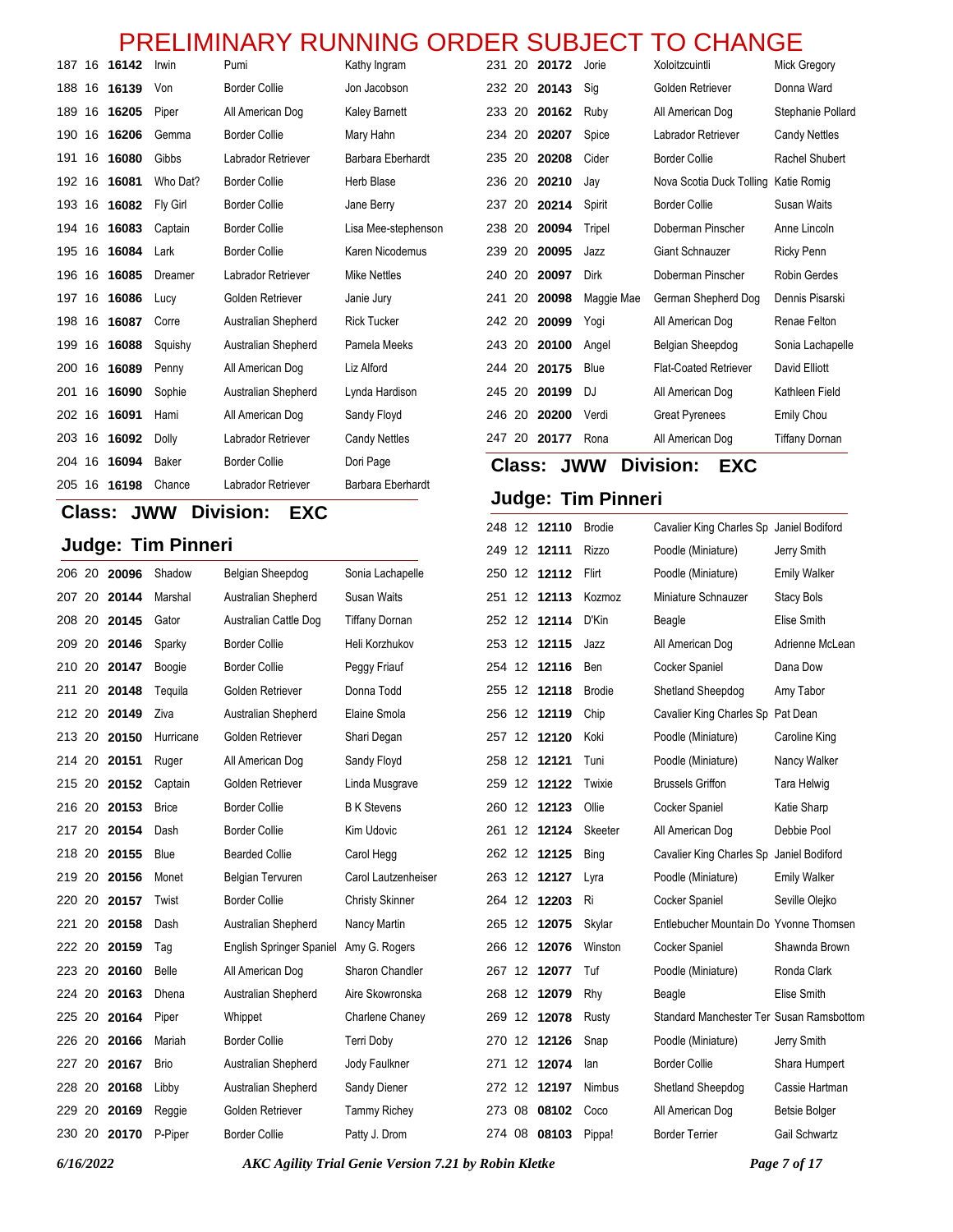| 275 08 08104 |              | Amber        | All American Dog      | Jean Stockton        | 319 16 |                   |                       | <b>16081*</b> Who Dat? | <b>Border Collie</b>    | Herb Blase           |
|--------------|--------------|--------------|-----------------------|----------------------|--------|-------------------|-----------------------|------------------------|-------------------------|----------------------|
| 276 08 08105 |              | Wolfie       | Pomeranian            | Leslie duMars        | 320 16 |                   | 16082* Fly Girl       |                        | <b>Border Collie</b>    | Jane Berry           |
|              | 277 08 08106 | Vegas        | Papillon              | Carol Lautzenheiser  | 321    | 16                | <b>16083*</b> Captain |                        | <b>Border Collie</b>    | Lisa Mee-stephensor  |
| 278 08 08107 |              | Kermit       | Miniature Schnauzer   | <b>Stacy Bols</b>    | 322 16 |                   | <b>16087*</b> Corre   |                        | Australian Shepherd     | <b>Rick Tucker</b>   |
| 279 08 08201 |              | Nikki        | <b>Biewer Terrier</b> | Lisa Meyer           | 323    | 16                | <b>16088*</b> Squishy |                        | Australian Shepherd     | Pamela Meeks         |
| 280 08       | 08068        | Indi         | Poodle (Miniature)    | <b>Emily Walker</b>  | 324 16 |                   | 16092* Dolly          |                        | Labrador Retriever      | <b>Candy Nettles</b> |
| 281 08 08069 |              | Piper        | Shetland Sheepdog     | Gregg Tabor          |        |                   | 325 12 12122* Twixie  |                        | <b>Brussels Griffon</b> | Tara Helwig          |
|              | 282 08 08070 | Kirby        | Pembroke Welsh Corgi  | Jared Muegge         |        |                   | 326 12 12123* Ollie   |                        | Cocker Spaniel          | Katie Sharp          |
| 283 08       | 08072        | Averie       | Shetland Sheepdog     | Amy Tabor            | 327    | 12 <sup>12</sup>  | 12076* Winston        |                        | Cocker Spaniel          | Shawnda Brown        |
| 284 08       | 08108        | Eddie Rebel  | Papillon              | Shara Humpert        | 328    | $12 \overline{ }$ | 12079* Rhy            |                        | Beagle                  | Elise Smith          |
| 285 08       | 08194        | Jasmine      | Miniature Schnauzer   | Kimberly Glister     | 329    | 08                | 08102* Coco           |                        | All American Dog        | Betsie Bolger        |
| 286 08 08195 |              | Alison       | Cocker Spaniel        | Vanita Ellis         |        |                   | 330 08 08104* Amber   |                        | All American Dog        | Jean Stockton        |
|              | 287 08 08073 | Teddy        | All American Dog      | <b>Betsie Bolger</b> |        |                   |                       |                        |                         |                      |
|              | 288 04 04005 | Skye         | Pembroke Welsh Corgi  | Jennifer Bianchi     |        |                   |                       |                        |                         |                      |
| 289 04       | 04064        | Kimchi       | Pug                   | Laurie Kirkpatrick   |        |                   |                       |                        |                         |                      |
| 290 04       | 04065        | Lilo         | Pembroke Welsh Corgi  | April Weeks          |        |                   |                       |                        |                         |                      |
|              | 291 04 04066 | <b>Bravo</b> | Papillon              | Dee Ann Kilbourn     |        |                   |                       |                        |                         |                      |

### **Class: JWW Division: PREM**

292 04 **04067** Harley Quinn Papillon Dresden Graff

|        | 293 24 24181* Q       |        | Giant Schnauzer              | <b>Rick Penn</b>      |
|--------|-----------------------|--------|------------------------------|-----------------------|
|        | 294 24 24186* Dewey   |        | Vizsla                       | Carter Forbes         |
|        | 295 24 24190* Rainy   |        | Golden Retriever             | Debbie Clark          |
|        | 296 24 24184*         | Spirit | Doberman Pinscher            | Mary Gwinner          |
| 297 20 | 20146* Sparky         |        | <b>Border Collie</b>         | Heli Korzhukov        |
| 298 20 | 20145* Gator          |        | Australian Cattle Dog        | <b>Tiffany Dornan</b> |
|        | 299 20 20147* Boogie  |        | <b>Border Collie</b>         | Peggy Friauf          |
| 300 20 | 20149* Ziva           |        | Australian Shepherd          | Elaine Smola          |
| 301 20 | 20154* Dash           |        | <b>Border Collie</b>         | Kim Udovic            |
| 302 20 | 20166*                | Mariah | <b>Border Collie</b>         | Terri Doby            |
| 303 20 | 20167* Brio           |        | Australian Shepherd          | Jody Faulkner         |
|        | 304 20 20168* Libby   |        | Australian Shepherd          | Sandy Diener          |
|        | 305 20 20170* P-Piper |        | <b>Border Collie</b>         | Patty J. Drom         |
| 306 20 | 20099* Yogi           |        | All American Dog             | Renae Felton          |
| 307 20 | 20175* Blue           |        | <b>Flat-Coated Retriever</b> | David Elliott         |
| 308 20 | 20176* Loki           |        | <b>Border Collie</b>         | Heli Korzhukov        |
| 309 16 | 16128* Fable          |        | <b>Border Collie</b>         | Lauren Fortenberry    |
| 310 16 | 16131* Louie          |        | Cocker Spaniel               | Katie Sharp           |
| 311 16 | 16133* Capri          |        | Shetland Sheepdog            | Jan Schlesinger       |
| 312 16 | 16135* Moose          |        | Pumi                         | Stacy Lehman          |
| 313 16 | 16136* Baz            |        | All American Dog             | Karen Gamboa          |
| 314 16 | 16138* Paris          |        | All American Dog             | Robin Foret           |
| 315 16 | <b>16140* Brill</b>   |        | Australian Shepherd          | Crystal Ragan         |
| 316 16 | 16142* Irwin          |        | Pumi                         | Kathy Ingram          |
| 317 16 | 16205* Piper          |        | All American Dog             | Kaley Barnett         |
| 318 16 | 16003* Hattie         |        | All American Dog             | Jennifer Slaboda      |
|        |                       |        |                              |                       |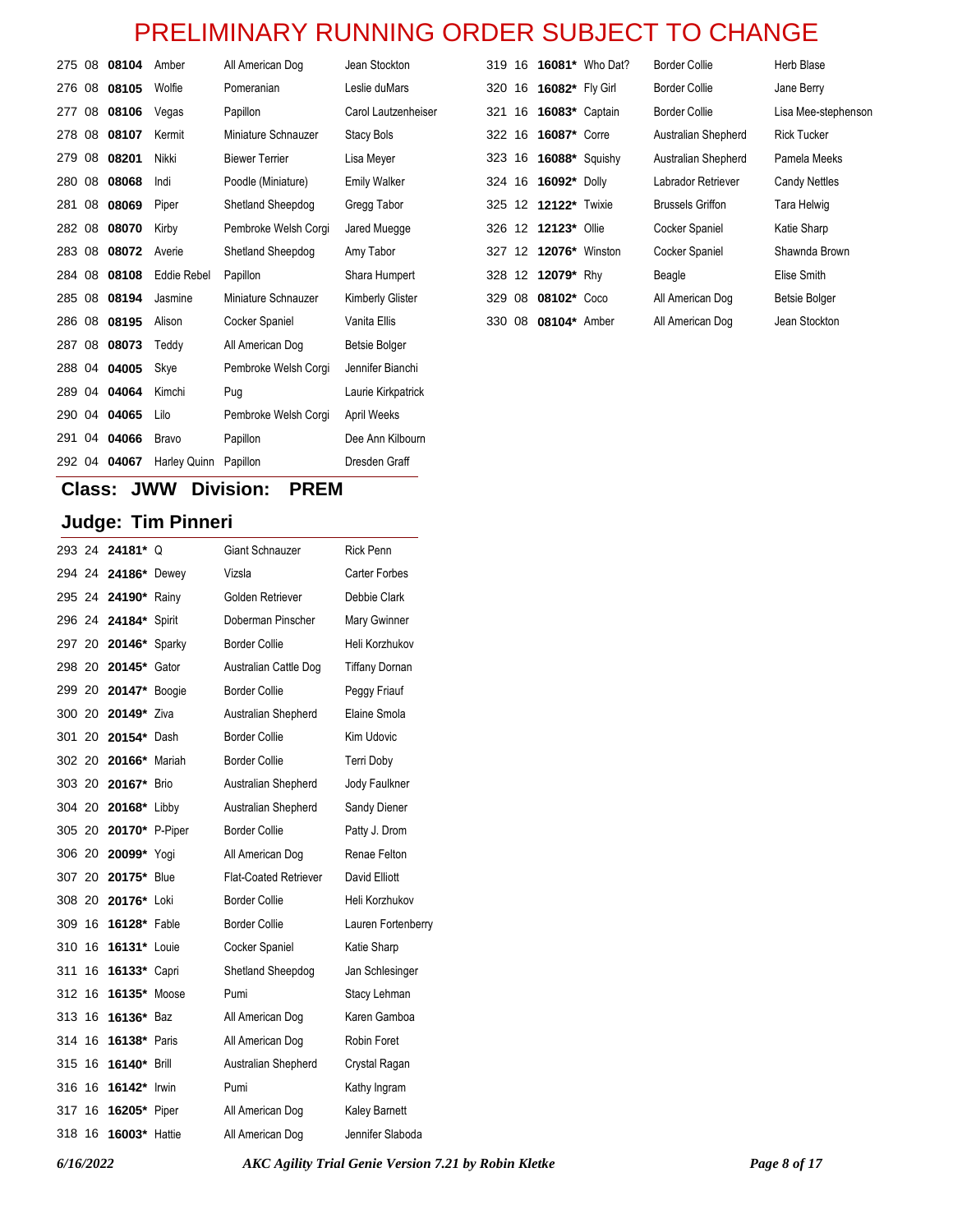| <b>TRIAL:</b> | 19Sun |
|---------------|-------|
|---------------|-------|

# **RING NUMBER: 1**

#### **Class: T2B Division: T2B**

#### **Judge: Tim Pinneri**

| 1  | 16 | 16003 | Hattie        | All American Dog                         | Jennifer Slaboda     |
|----|----|-------|---------------|------------------------------------------|----------------------|
| 2  | 16 | 16081 | Who Dat?      | <b>Border Collie</b>                     | Herb Blase           |
| 3  | 16 | 16082 | Fly Girl      | <b>Border Collie</b>                     | Jane Berry           |
| 4  | 16 | 16131 | Louie         | Cocker Spaniel                           | Katie Sharp          |
| 5  | 16 | 16084 | Lark          | <b>Border Collie</b>                     | Karen Nicodemus      |
| 6  | 16 | 16087 | Corre         | Australian Shepherd                      | <b>Rick Tucker</b>   |
| 7  | 16 | 16090 | Sophie        | Australian Shepherd                      | Lynda Hardison       |
| 8  | 16 | 16013 | Winnie        | All American Dog                         | Kristina Janson      |
| 9  | 16 | 16130 | Trip          | Pumi                                     | Ronda Clark          |
| 10 | 16 | 16132 | Costa         | Shetland Sheepdog                        | Betti Wilson         |
| 11 | 16 | 16134 | Lambchop      | Australian Cattle Dog                    | Joann Phillips       |
| 12 | 16 | 16139 | Von           | <b>Border Collie</b>                     | Jon Jacobson         |
| 13 | 16 | 16206 | Gemma         | <b>Border Collie</b>                     | Mary Hahn            |
| 14 | 12 | 12074 | lan           | <b>Border Collie</b>                     | Shara Humpert        |
| 15 | 12 | 12076 | Winston       | Cocker Spaniel                           | Shawnda Brown        |
| 16 | 12 | 12032 | Rudy          | Minature Schnauzer                       | <b>Heather Smith</b> |
| 17 | 12 | 12112 | Flirt         | Poodle (Miniature)                       | <b>Emily Walker</b>  |
| 18 | 12 | 12122 | Twixie        | <b>Brussels Griffon</b>                  | Tara Helwig          |
| 19 | 12 | 12125 | Bing          | Cavalier King Charles Sp Janiel Bodiford |                      |
| 20 | 12 | 12123 | Ollie         | Cocker Spaniel                           | Katie Sharp          |
| 21 | 08 | 08101 | Nikki         | Cavalier King Charles Sp Cathy Teff      |                      |
| 22 | 08 | 08073 | Teddy         | All American Dog                         | Betsie Bolger        |
| 23 | 08 | 08007 | <b>FERGIE</b> | All American Dog                         | Linda Schelling      |
| 24 | 08 | 08202 | Rio           | Shetland Sheepdog                        | Betti Wilson         |
| 25 | 08 | 08108 | Eddie Rebel   | Papillon                                 | Shara Humpert        |
| 26 | 08 | 08102 | Coco          | All American Dog                         | <b>Betsie Bolger</b> |
| 27 | 08 | 08109 | Renni         | Cavalier King Charles Sp Cathy Teff      |                      |
|    |    |       |               |                                          |                      |

### **Class: T2B Division: T2B**

### **Judge: Tim Pinneri**

| 28 | 24 <b>24C057</b> Lincoln |               | All American Dog    | Liz Alford             |
|----|--------------------------|---------------|---------------------|------------------------|
| 29 | 24 24178                 | Isabel        | German Shepherd Dog | Nancy Malone           |
| 30 | 24 24179                 | Riptide       | Doberman Pinscher   | Debra Markwardt        |
| 31 | 24 24020                 | Edie          | German Shepherd Dog | Jackie Little          |
|    | 32 24 24048              | <b>BooBoo</b> | All American Dog    | Herman Dworin          |
| 33 | 24 24049                 | Gucci         | Belgian Sheepdog    | Sonia Lachapelle       |
|    | 34 24 24054              | Quick         | Border Collie       | <b>Christy Skinner</b> |
|    | 35 24 24181              | Q             | Giant Schnauzer     | <b>Rick Penn</b>       |
|    | 36 24 <b>24182</b>       | Jazzmyne      | Doberman Pinscher   | Felicia Sagert         |
|    | 37 24 24184              | Spirit        | Doberman Pinscher   | Mary Gwinner           |
| 38 | 24 24185                 | Skye          | Doberman Pinscher   | Janet Balke            |

| 39 | 24 | 24186 | Dewey        | Vizsla                               | Carter Forbes             |
|----|----|-------|--------------|--------------------------------------|---------------------------|
| 40 | 24 | 24190 | Rainy        | Golden Retriever                     | Debbie Clark              |
| 41 | 24 | 24191 | Jasmine      | German Shepherd Dog                  | Nancy Malone              |
| 42 | 24 | 24192 | <b>Bree</b>  | Doberman Pinscher                    | Debra Markwardt           |
| 43 | 20 | 20039 | Rip          | English Springer Spaniel             | Amy G. Rogers             |
| 44 | 20 | 20094 | Tripel       | Doberman Pinscher                    | Anne Lincoln              |
| 45 | 20 | 20015 | Poppi        | Golden Retriever                     | Lora Seale                |
| 46 | 20 | 20018 | Medley       | Border Collie                        | Lauren Fortenberry        |
| 47 | 20 | 20041 | Marvel       | <b>Border Collie</b>                 | Rachel Shubert            |
| 48 | 20 | 20199 | DJ           | All American Dog                     | Kathleen Field            |
| 49 | 20 | 20045 | Artemus      | Whippet                              | Charlene Chaney           |
| 50 | 20 | 20062 | Mia          | All American Dog                     | Madeleine Carlson-widolf  |
| 51 | 20 | 20144 | Marshal      | Australian Shepherd                  | Susan Waits               |
| 52 | 20 | 20146 | Sparky       | <b>Border Collie</b>                 | Heli Korzhukov            |
| 53 | 20 | 20153 | <b>Brice</b> | <b>Border Collie</b>                 | <b>B</b> K Stevens        |
| 54 | 20 | 20155 | Blue         | <b>Bearded Collie</b>                | Carol Hegg                |
| 55 | 20 | 20042 | Trixie       | Golden Retriever                     | Debra Clark               |
| 56 | 20 | 20157 | Twist        | <b>Border Collie</b>                 | <b>Christy Skinner</b>    |
| 57 | 20 | 20158 | Dash         | Australian Shepherd                  | Nancy Martin              |
| 58 | 20 | 20159 | Taq          | <b>English Springer Spaniel</b>      | Amy G. Rogers             |
| 59 | 20 | 20160 | Belle        | All American Dog                     | Sharon Chandler           |
| 60 | 20 | 20162 | Ruby         | All American Dog                     | Stephanie Pollard         |
| 61 | 20 | 20165 | Aspen        | Australian Shepherd                  | Laura Boulton             |
| 62 | 20 | 20166 | Mariah       | <b>Border Collie</b>                 | <b>Terri Doby</b>         |
| 63 | 20 | 20167 | <b>Brio</b>  | Australian Shepherd                  | Jody Faulkner             |
| 64 | 20 | 20168 | Libby        | Australian Shepherd                  | Sandy Diener              |
| 65 | 20 | 20171 | Sasha        | Australian Shepherd                  | <b>Connie Mathes</b>      |
| 66 | 20 | 20173 | Remy         | Boxer                                | Jan Blevins               |
| 67 | 20 | 20176 | Loki         | <b>Border Collie</b>                 | Heli Korzhukov            |
| 68 | 20 | 20177 | Rona         | All American Dog                     | <b>Tiffany Dornan</b>     |
| 69 | 20 | 20208 | Cider        | <b>Border Collie</b>                 | Rachel Shubert            |
| 70 | 20 | 20210 | Jay          | Nova Scotia Duck Tolling Katie Romig |                           |
| 71 | 20 | 20213 | Pixel        | <b>Border Collie</b>                 | Deborah Bridge            |
| 72 | 20 | 20214 | Spirit       | <b>Border Collie</b>                 | <b>Susan Waits</b>        |
| 73 | 20 | 20216 | Magic        | <b>Border Collie</b>                 | <b>Brenda Kay Stevens</b> |
|    |    |       |              |                                      |                           |

### **Class: STD Division: PREM**

|  | 74 24 20175* Blue   | <b>Flat-Coated Retriever</b> | David Elliott         |
|--|---------------------|------------------------------|-----------------------|
|  | 75 24 24181* Q      | Giant Schnauzer              | <b>Rick Penn</b>      |
|  | 76 24 24183* Jaxon  | Labrador Retriever           | Alisha Olson          |
|  | 77 24 24186* Dewey  | Vizsla                       | Carter Forbes         |
|  | 78 24 24190* Rainy  | Golden Retriever             | Debbie Clark          |
|  | 79 24 24184* Spirit | Doberman Pinscher            | Mary Gwinner          |
|  | 80 20 20146* Sparky | Border Collie                | Heli Korzhukov        |
|  | 81 20 20143* Sig    | Golden Retriever             | Donna Ward            |
|  | 82 20 20145* Gator  | Australian Cattle Dog        | <b>Tiffany Dornan</b> |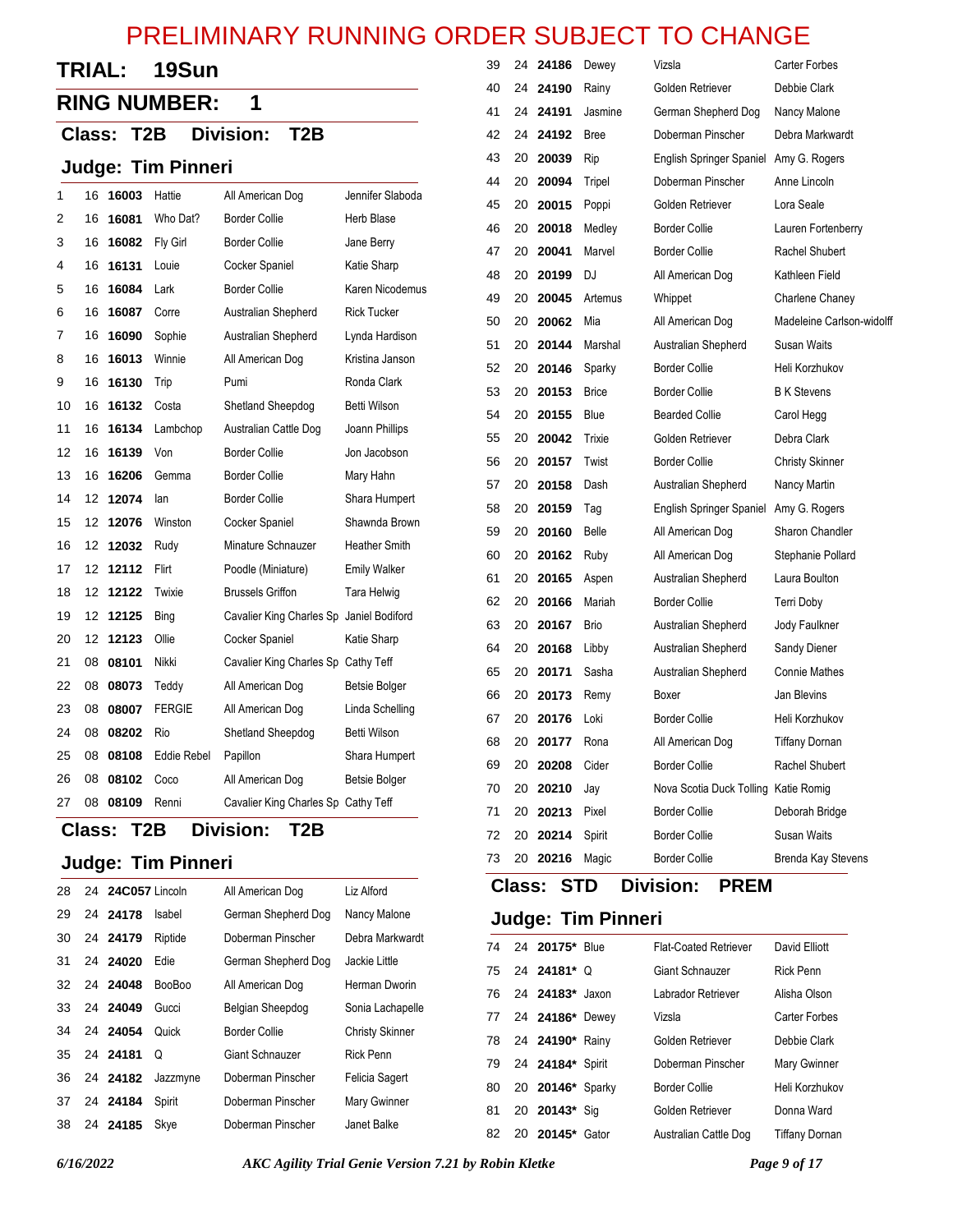| 83                                                               | 20 | <b>20149</b> * Ziva     |                        | Australian Shepherd                      | Elaine Smola         |        |    | 127 24 24189  | Nikki                     | Belgian Tervuren               | Gerard Bermel       |
|------------------------------------------------------------------|----|-------------------------|------------------------|------------------------------------------|----------------------|--------|----|---------------|---------------------------|--------------------------------|---------------------|
| 84                                                               | 20 | 20154* Dash             |                        | <b>Border Collie</b>                     | Kim Udovic           |        |    | 128 24 24190  | Rainy                     | Golden Retriever               | Debbie Clark        |
| 85                                                               | 20 | 20160* Belle            |                        | All American Dog                         | Sharon Chandler      |        |    | 129 24 24217  | Mia                       | Poodle                         | Lydia Mcwhorter     |
| 86                                                               | 20 | 20161* Quinn            |                        | <b>Border Collie</b>                     | Susan Shipp          |        |    | 130 24 24191  | Jasmine                   | German Shepherd Dog            | Nancy Malone        |
| 87                                                               | 20 | 20166* Mariah           |                        | <b>Border Collie</b>                     | <b>Terri Doby</b>    |        |    | 131 24 24192  | <b>Bree</b>               | Doberman Pinscher              | Debra Markwardt     |
| 88                                                               | 20 | 20167* Brio             |                        | Australian Shepherd                      | Jody Faulkner        |        |    | 132 24 24218  | Nikora                    | Doberman Pinscher              | Kathy Ingram        |
| 89                                                               | 20 | 20168* Libby            |                        | Australian Shepherd                      | Sandy Diener         |        |    | <b>Class:</b> | <b>STD</b>                | <b>Division:</b><br><b>EXC</b> |                     |
| 90                                                               | 20 | 20170* P-Piper          |                        | <b>Border Collie</b>                     | Patty J. Drom        |        |    |               |                           |                                |                     |
| 91                                                               |    | 20 20213* Pixel         |                        | <b>Border Collie</b>                     | Deborah Bridge       |        |    |               | <b>Judge: Tim Pinneri</b> |                                |                     |
| 92                                                               | 20 | 20176* Loki             |                        | <b>Border Collie</b>                     | Heli Korzhukov       |        |    | 133 16 16128  | Fable                     | <b>Border Collie</b>           | Lauren Fortenberry  |
| 93                                                               |    | 16 16128* Fable         |                        | <b>Border Collie</b>                     | Lauren Fortenberry   |        |    | 134 16 16129  | Nikki                     | Cirneco dell'Etna              | Kathy Ingram        |
| 94                                                               | 16 | 16131* Louie            |                        | <b>Cocker Spaniel</b>                    | Katie Sharp          | 135 16 |    | 16130         | Trip                      | Pumi                           | Ronda Clark         |
| 95                                                               |    | 16 16133* Capri         |                        | Shetland Sheepdog                        | Jan Schlesinger      | 136    |    | 16 16131      | Louie                     | Cocker Spaniel                 | Katie Sharp         |
| 96                                                               |    | 16 16135* Moose         |                        | Pumi                                     | Stacy Lehman         |        |    | 137 16 16132  | Costa                     | Shetland Sheepdog              | <b>Betti Wilson</b> |
| 97                                                               | 16 | 16136* Baz              |                        | All American Dog                         | Karen Gamboa         |        |    | 138 16 16133  | Capri                     | Shetland Sheepdog              | Jan Schlesinger     |
| 98                                                               |    | 16 <b>16138</b> * Paris |                        | All American Dog                         | Robin Foret          |        |    | 139 16 16134  | Lambchop                  | Australian Cattle Dog          | Joann Phillips      |
| 99                                                               | 16 | 16142* Irwin            |                        | Pumi                                     | Kathy Ingram         | 140 16 |    | 16135         | Moose                     | Pumi                           | Stacy Lehman        |
|                                                                  |    | 100 16 16205* Piper     |                        | All American Dog                         | <b>Kaley Barnett</b> | 141    | 16 | 16136         | Baz                       | All American Dog               | Karen Gamboa        |
|                                                                  |    | 101 16 16003* Hattie    |                        | All American Dog                         | Jennifer Slaboda     | 142 16 |    | 16138         | Paris                     | All American Dog               | Robin Foret         |
| 102 16                                                           |    |                         | <b>16081*</b> Who Dat? | <b>Border Collie</b>                     | Herb Blase           |        |    | 143 16 16139  | Von                       | Border Collie                  | Jon Jacobson        |
|                                                                  |    | 103 16 16082* Fly Girl  |                        | <b>Border Collie</b>                     | Jane Berry           |        |    | 144 16 16141  | Hootie                    | All American Dog               | Debbie Pool         |
|                                                                  |    | 104 16 16083* Captain   |                        | <b>Border Collie</b>                     | Lisa Mee-stephenson  |        |    | 145 16 16142  | Irwin                     | Pumi                           | Kathy Ingram        |
|                                                                  |    | 105 16 16086* Lucy      |                        | Golden Retriever                         | Janie Jury           |        |    | 146 16 16080  | Gibbs                     | Labrador Retriever             | Barbara Eberhardt   |
|                                                                  |    | 106 16 16087* Corre     |                        | Australian Shepherd                      | <b>Rick Tucker</b>   |        |    | 147 16 16204  | Maggie                    | All American Dog               | Christina Macia     |
|                                                                  |    | 107 16 16088* Squishy   |                        | Australian Shepherd                      | Pamela Meeks         |        |    | 148 16 16205  | Piper                     | All American Dog               | Kaley Barnett       |
|                                                                  |    | 108 12 12122*           | Twixie                 | <b>Brussels Griffon</b>                  | Tara Helwig          | 149 16 |    | 16206         | Gemma                     | <b>Border Collie</b>           | Mary Hahn           |
|                                                                  |    | 109 12 12123* Ollie     |                        | <b>Cocker Spaniel</b>                    | Katie Sharp          |        |    | 150 16 16081  | Who Dat?                  | <b>Border Collie</b>           | Herb Blase          |
|                                                                  |    | 110 12 12125* Bing      |                        | Cavalier King Charles Sp Janiel Bodiford |                      | 151    |    | 16 16082      | Fly Girl                  | <b>Border Collie</b>           | Jane Berry          |
|                                                                  |    | 111 12 12127* Lyra      |                        | Poodle (Miniature)                       | <b>Emily Walker</b>  |        |    | 152 16 16083  | Captain                   | <b>Border Collie</b>           | Lisa Mee-stephensor |
|                                                                  |    | 112 12 12076* Winston   |                        | Cocker Spaniel                           | Shawnda Brown        |        |    | 153 16 16084  | Lark                      | <b>Border Collie</b>           | Karen Nicodemus     |
|                                                                  |    | 113 08 08102* Coco      |                        | All American Dog                         | <b>Betsie Bolger</b> |        |    | 154 16 16086  | Lucy                      | Golden Retriever               | Janie Jury          |
|                                                                  |    | 114 08 08104* Amber     |                        | All American Dog                         | Jean Stockton        |        |    | 155 16 16087  | Corre                     | Australian Shepherd            | <b>Rick Tucker</b>  |
| 156 16<br><b>Division:</b><br><b>STD</b><br><b>EXC</b><br>Class: |    |                         |                        |                                          |                      |        |    | 16088         | Squishy                   | Australian Shepherd            | Pamela Meeks        |
|                                                                  |    |                         |                        |                                          |                      |        |    | 157 16 16089  | Penny                     | All American Dog               | Liz Alford          |

### **Judge: Tim Pinneri**

 $\overline{\phantom{a}}$ 

|  | 115 24 20175 | Blue     | <b>Flat-Coated Retriever</b> | David Elliott    |
|--|--------------|----------|------------------------------|------------------|
|  | 116 24 24178 | Isabel   | German Shepherd Dog          | Nancy Malone     |
|  | 117 24 24179 | Riptide  | Doberman Pinscher            | Debra Markwardt  |
|  | 118 24 24180 | Abby     | Doberman Pinscher            | Kathy Ingram     |
|  | 119 24 24181 | Q        | Giant Schnauzer              | <b>Rick Penn</b> |
|  | 120 24 24182 | Jazzmyne | Doberman Pinscher            | Felicia Sagert   |
|  | 121 24 24183 | Jaxon    | Labrador Retriever           | Alisha Olson     |
|  | 122 24 24184 | Spirit   | Doberman Pinscher            | Mary Gwinner     |
|  | 123 24 24185 | Skye     | Doberman Pinscher            | Janet Balke      |
|  | 124 24 24186 | Dewey    | Vizsla                       | Carter Forbes    |
|  | 125 24 24187 | Taylor   | <b>Belgian Malinois</b>      | Jean Alvarez     |
|  | 126 24 24188 | Sally    | Border Collie                | Dana Dow         |

20 **20096** Shadow Belgian Sheepdog Sonia Lachapelle

**Judge: Tim Pinneri**

|  | 164 20 20145             | Gator | Australian Cattle Dog | <b>Tiffany Dornan</b> |
|--|--------------------------|-------|-----------------------|-----------------------|
|  | 165 20 20146 Sparky      |       | <b>Border Collie</b>  | Heli Korzhukov        |
|  | 166 20 20148 Tequila     |       | Golden Retriever      | Donna Todd            |
|  | 167 20 <b>20149</b> Ziva |       | Australian Shepherd   | Elaine Smola          |

16 **16093** Harley Australian Shepherd Kathryn Cockerham

 16 **16094** Baker Border Collie Dori Page 16 **16090** Sophie Australian Shepherd Lynda Hardison 16 **16091** Hami All American Dog Sandy Floyd 16 **16198** Chance Labrador Retriever Barbara Eberhardt

**Class: STD Division: EXC**

*6/16/2022 AKC Agility Trial Genie Version 7.21 by Robin Kletke Page 10 of 17*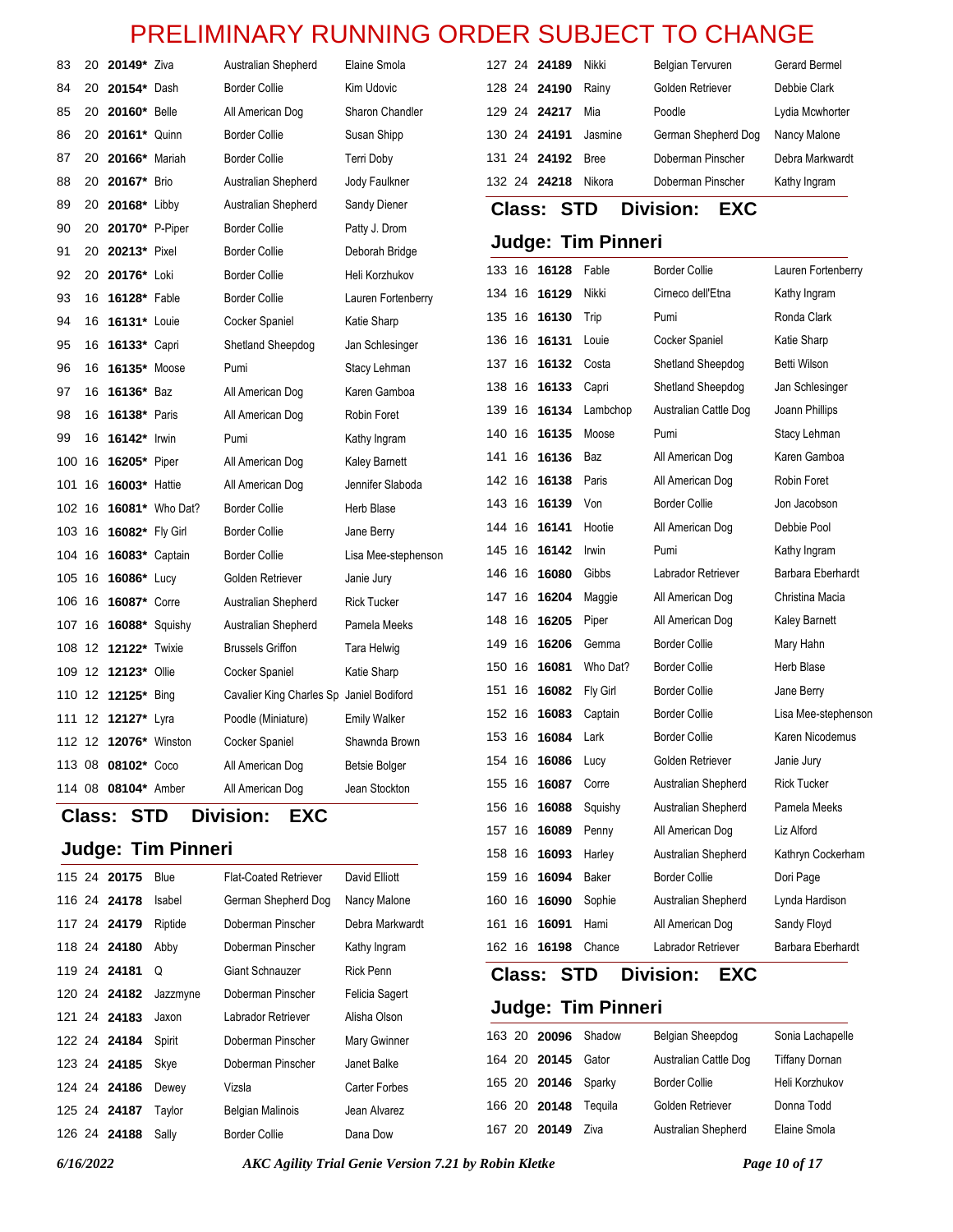|        |    | 168 20 20150      | Hurricane    | Golden Retriever                     | Shari Degan            |        |    | 212 12 12112      | Flirt         | Poodle (Miniature)                       | <b>Emily Walker</b>  |
|--------|----|-------------------|--------------|--------------------------------------|------------------------|--------|----|-------------------|---------------|------------------------------------------|----------------------|
| 169 20 |    | 20018             | Medley       | <b>Border Collie</b>                 | Lauren Fortenberry     |        |    | 213 12 12113      | Kozmoz        | Miniature Schnauzer                      | <b>Stacy Bols</b>    |
|        |    | 170 20 20151      | Ruger        | All American Dog                     | Sandy Floyd            |        |    | 214 12 12114      | D'Kin         | Beagle                                   | Elise Smith          |
| 171    | 20 | 20152             | Captain      | Golden Retriever                     | Linda Musgrave         |        |    | 215 12 12116      | Ben           | Cocker Spaniel                           | Dana Dow             |
|        |    | 172 20 20154      | Dash         | <b>Border Collie</b>                 | Kim Udovic             |        |    | 216 12 12117      | Nick          | Papillon                                 | Pam Quagliani        |
|        |    | 173 20 20155      | <b>Blue</b>  | <b>Bearded Collie</b>                | Carol Hegg             |        |    | 217 12 12118      | <b>Brodie</b> | Shetland Sheepdog                        | Amy Tabor            |
|        |    | 174 20 20157      | Twist        | <b>Border Collie</b>                 | <b>Christy Skinner</b> |        |    | 218 12 12119      | Chip          | Cavalier King Charles Sp                 | Pat Dean             |
| 175 20 |    | 20158             | Dash         | Australian Shepherd                  | Nancy Martin           |        |    | 219 12 12120      | Koki          | Poodle (Miniature)                       | Caroline King        |
|        |    | 176 20 20159      | Tag          | English Springer Spaniel             | Amy G. Rogers          |        |    | 220 12 12121      | Tuni          | Poodle (Miniature)                       | Nancy Walker         |
| 177 20 |    | 20160             | Belle        | All American Dog                     | Sharon Chandler        |        |    | 221 12 12123      | Ollie         | Cocker Spaniel                           | Katie Sharp          |
|        |    | 178 20 20163      | Dhena        | Australian Shepherd                  | Aire Skowronska        |        |    | 222 12 12124      | Skeeter       | All American Dog                         | Debbie Pool          |
| 179 20 |    | 20164             | Piper        | Whippet                              | Charlene Chaney        |        |    | 223 12 12122      | Twixie        | <b>Brussels Griffon</b>                  | Tara Helwig          |
|        |    | 180 20 20165      | Aspen        | Australian Shepherd                  | Laura Boulton          |        |    | 224 12 12127      | Lyra          | Poodle (Miniature)                       | <b>Emily Walker</b>  |
| 181 20 |    | 20166             | Mariah       | <b>Border Collie</b>                 | Terri Doby             |        |    | 225 12 12125      | <b>Bing</b>   | Cavalier King Charles Sp                 | Janiel Bodiford      |
|        |    | 182 20 20167      | <b>Brio</b>  | Australian Shepherd                  | Jody Faulkner          |        |    | 226 12 12126      | Snap          | Poodle (Miniature)                       | Jerry Smith          |
| 183 20 |    | 20170             | P-Piper      | <b>Border Collie</b>                 | Patty J. Drom          |        |    | 227 12 12074      | lan           | <b>Border Collie</b>                     | Shara Humpert        |
|        |    | 184 20 20153      | <b>Brice</b> | <b>Border Collie</b>                 | <b>B</b> K Stevens     |        |    | 228 12 12075      | Skylar        | Entlebucher Mountain Do Yvonne Thomsen   |                      |
| 185 20 |    | 20144             | Marshal      | Australian Shepherd                  | Susan Waits            |        |    | 229 12 12076      | Winston       | Cocker Spaniel                           | Shawnda Brown        |
|        |    | 186 20 20171      | Sasha        | Australian Shepherd                  | <b>Connie Mathes</b>   |        |    | 230 12 12077      | Tuf           | Poodle (Miniature)                       | Ronda Clark          |
|        |    | 187 20 20172      | Jorie        | Xoloitzcuintli                       | Mick Gregory           |        |    | 231 12 12078      | Rusty         | Standard Manchester Ter Susan Ramsbottom |                      |
|        |    | 188 20 20173      | Remy         | Boxer                                | Jan Blevins            |        |    | 232 12 12079      | Rhy           | Beagle                                   | Elise Smith          |
| 189 20 |    | 20143             | Sig          | Golden Retriever                     | Donna Ward             |        |    | 233 12 12197      | Nimbus        | Shetland Sheepdog                        | Cassie Hartman       |
|        |    | 190 20 20156      | Monet        | Belgian Tervuren                     | Carol Lautzenheiser    |        |    | 234 08 08101      | Nikki         | Cavalier King Charles Sp                 | Cathy Teff           |
| 191    | 20 | 20161             | Quinn        | <b>Border Collie</b>                 | Susan Shipp            |        |    | 235 08 08102      | Coco          | All American Dog                         | Betsie Bolger        |
|        |    | 192 20 20162      | Ruby         | All American Dog                     | Stephanie Pollard      |        |    | 236 08 08103      | Pippa!        | <b>Border Terrier</b>                    | Gail Schwartz        |
| 193 20 |    | 20168             | Libby        | Australian Shepherd                  | Sandy Diener           | 237    | 08 | 08104             | Amber         | All American Dog                         | Jean Stockton        |
|        |    | 194 20 20176      | Loki         | <b>Border Collie</b>                 | Heli Korzhukov         |        |    | 238 08 08105      | Wolfie        | Pomeranian                               | Leslie duMars        |
| 195 20 |    | 20209             | Vice         | Labrador Retriever                   | Dresden Graff          |        |    | 239 08 08107      | Kermit        | Miniature Schnauzer                      | Stacy Bols           |
|        |    | 196 20 20210      | Jay          | Nova Scotia Duck Tolling Katie Romig |                        |        |    | 240 08 08109      | Renni         | Cavalier King Charles Sp Cathy Teff      |                      |
|        |    | 197 20 20212      | Molly        | Golden Retriever                     | Hailey Swinden         |        |    | 241 08 08108      | Eddie Rebel   | Papillon                                 | Shara Humpert        |
|        |    | 198 20 20213      | Pixel        | <b>Border Collie</b>                 | Deborah Bridge         |        |    | 242 08 08201      | Nikki         | <b>Biewer Terrier</b>                    | Lisa Meyer           |
| 199 20 |    | 20215             | Leeloo       | <b>Border Collie</b>                 | Elaine Smola           | 243 08 |    | 08202             | Rio           | Shetland Sheepdog                        | Betti Wilson         |
|        |    | 200 20 20216      | Magic        | <b>Border Collie</b>                 | Brenda Kay Stevens     |        |    | 244 08 08068      | Indi          | Poodle (Miniature)                       | <b>Emily Walker</b>  |
| 201 20 |    | 20214             | Spirit       | <b>Border Collie</b>                 | <b>Susan Waits</b>     | 245 08 |    | 08069             | Piper         | Shetland Sheepdog                        | Gregg Tabor          |
|        |    | 202 20 20094      | Tripel       | Doberman Pinscher                    | Anne Lincoln           |        |    | 246 08 08070      | Kirby         | Pembroke Welsh Corgi                     | Jared Muegge         |
| 203 20 |    | 20095             | Jazz         | Giant Schnauzer                      | Ricky Penn             |        |    | 247 08 08073      | Teddy         | All American Dog                         | <b>Betsie Bolger</b> |
| 204 20 |    | 20097             | Dirk         | Doberman Pinscher                    | Robin Gerdes           |        |    | 248 08 08071      | Siri          | Cavalier King Charles Sp                 | Cathy Teff           |
| 205 20 |    | 20098             | Maggie Mae   | German Shepherd Dog                  | Dennis Pisarski        |        |    | 249 04 04005      | Skye          | Pembroke Welsh Corgi                     | Jennifer Bianchi     |
|        |    | 206 20 20099      | Yogi         | All American Dog                     | Renae Felton           |        |    | 250 04 04065      | Lilo          | Pembroke Welsh Corgi                     | April Weeks          |
| 207 20 |    | 20100             | Angel        | Belgian Sheepdog                     | Sonia Lachapelle       |        |    | 251 04 04066      | <b>Bravo</b>  | Papillon                                 | Dee Ann Kilbourn     |
|        |    | 208 20 20200      | Verdi        | <b>Great Pyrenees</b>                | Emily Chou             |        |    | 252 04 04067      | Harley Quinn  | Papillon                                 | Dresden Graff        |
|        |    | 209 20 20177      | Rona         | All American Dog                     | <b>Tiffany Dornan</b>  |        |    | 253 04 04193      | Wiley P       | Dachshund                                | Kim Wimmer           |
|        |    | <b>Class: STD</b> |              | <b>Division:</b><br><b>EXC</b>       |                        |        |    | <b>Class: STD</b> |               | Division:<br><b>OPN</b>                  |                      |

#### **Class: STD Division: EXC**

### **Judge: Tim Pinneri**

12 **12110** Brodie Cavalier King Charles Sp Janiel Bodiford

12 **12111** Rizzo Poodle (Miniature) Jerry Smith

**Judge: Tim Pinneri**

24 **24020** Edie German Shepherd Dog Jackie Little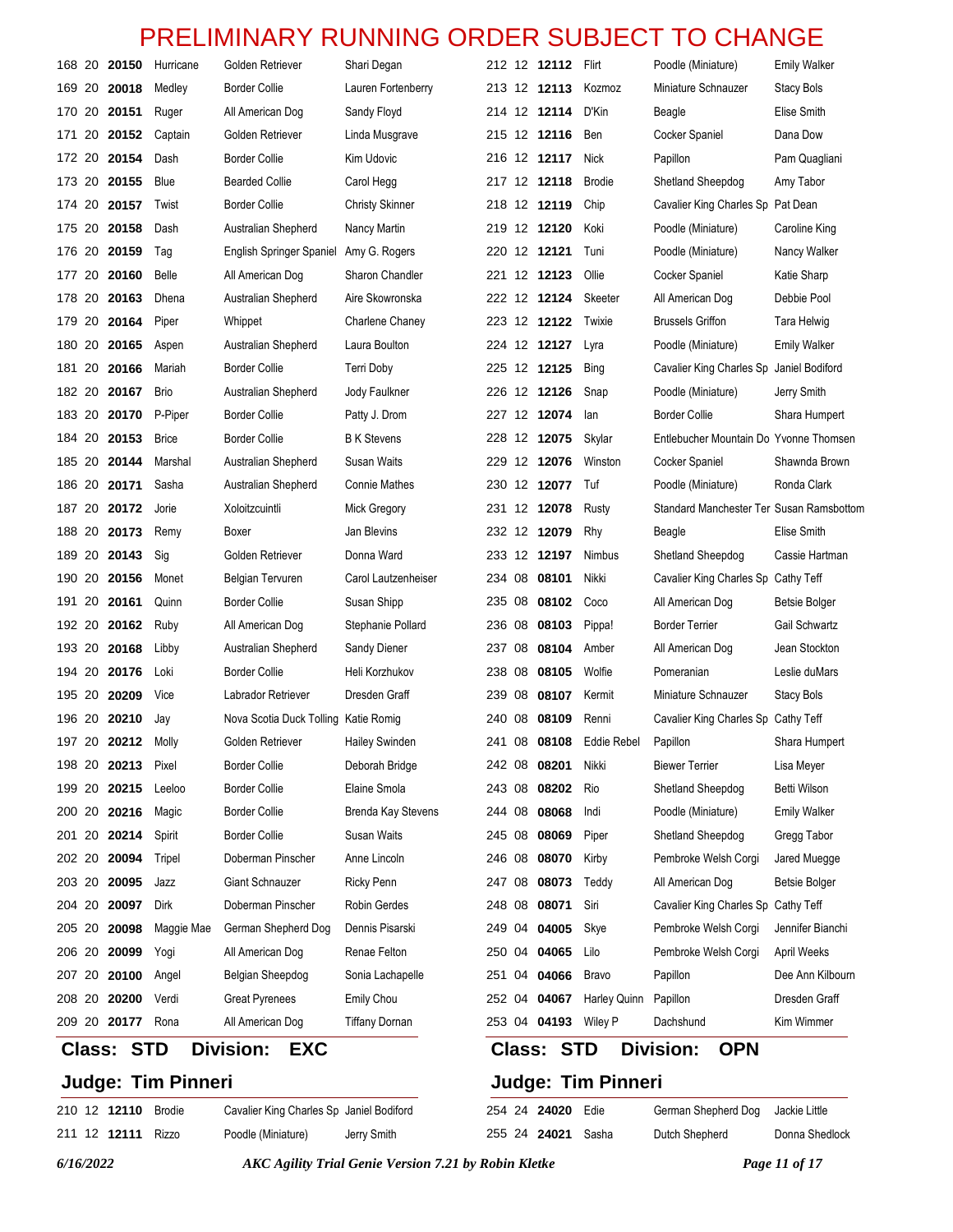#### 12 **12032** Rudy Minature Schnauzer Heather Smith PRELIMINARY RUNNING ORDER SUBJECT TO CHANGE

 12 **12025** Dylan Shetland Sheepdog Kathy Whitley-magill 08 **08058** MANNY Cavalier King Charles Sp Vicki Mcangus 08 **08029** Dolly Pembroke Welsh Corgi Jennifer Bianchi 08 **08030** Gabby Pembroke Welsh Corgi Mark Bianchi 08 **08059** Molly Cavalier King Charles Sp Vicki Mcangus 04 **04023** Renegade Papillon Alaina Graff

 24 **24192** Bree Doberman Pinscher Debra Markwardt 24 **24181** Q Giant Schnauzer Rick Penn 24 **24182** Jazzmyne Doberman Pinscher Felicia Sagert 24 **24049** Gucci Belgian Sheepdog Sonia Lachapelle 24 **24185** Skye Doberman Pinscher Janet Balke 24 **24186** Dewey Vizsla Carter Forbes 24 **24190** Rainy Golden Retriever Debbie Clark 8 24 **24218** Nikora Doberman Pinscher Kathy Ingram 24 **24179** Riptide Doberman Pinscher Debra Markwardt 20 **20018** Medley Border Collie Lauren Fortenberry

**RING NUMBER: 2**

**Judge: Christie Bowers**

**Class: FAST Division: EXC**

|        |    | 256 24 24022 | Suzie         | <b>Flat-Coated Retriever</b>           | <b>Sharmin Demoss</b>   |
|--------|----|--------------|---------------|----------------------------------------|-------------------------|
| 257 24 |    | 24049        | Gucci         | Belgian Sheepdog                       | Sonia Lachapelle        |
| 258 20 |    | 20014        | Rylee         | <b>Border Collie</b>                   | Diana Dann              |
| 259 20 |    | 20017        | Lina          | English Springer Spaniel               | Wen Chuang              |
| 260 20 |    | 20019        | Aero          | <b>Border Collie</b>                   | Mikayla Kincaid         |
| 261 20 |    | 20208        | Cider         | <b>Border Collie</b>                   | Rachel Shubert          |
| 262 20 |    | 20199        | DJ            | All American Dog                       | Kathleen Field          |
| 263 16 |    | 16013        | Winnie        | All American Dog                       | Kristina Janson         |
| 264    | 16 | 16003        | Hattie        | All American Dog                       | Jennifer Slaboda        |
| 265 12 |    | 12008        | Xeno          | Cavalier King Charles Sp Hannah Morris |                         |
| 266 12 |    | 12010        | Vinnie        | All American Dog                       | Marlene Bean            |
| 267    | 12 | 12011        | Jaxson        | Shetland Sheepdog                      | Linda Hall              |
| 268 12 |    | 12203        | Ri            | Cocker Spaniel                         | Seville Olejko          |
| 269    | 12 | 12002        | Temper        | Cocker Spaniel (Black)                 | Jean-Maria Higginbotham |
| 270    | 12 | 12012        | Spidey        | Cavalier King Charles Sp Emma Morris   |                         |
| 271    | 08 | 08006        | Maui          | Pomeranian                             | Kristi Brookshire       |
| 272 08 |    | 08007        | <b>FERGIE</b> | All American Dog                       | Linda Schelling         |
| 273 08 |    | 08194        | Jasmine       | Miniature Schnauzer                    | Kimberly Glister        |
| 274 08 |    | 08195        | Alison        | Cocker Spaniel                         | Vanita Ellis            |
| 275 04 |    | 04001        | Journey       | Dachshund                              | Karen Henry             |
| ЛI.    |    |              | rтn<br>n:     | .<br>**^**                             |                         |

#### **Class: STD Division: NOV**

|        |                       | <b>Judge: Tim Pinneri</b> |                                        |                           | 11 | 20            | 20216    | Magic                         | <b>Border Collie</b>            | <b>Brenda Kay Stevens</b> |
|--------|-----------------------|---------------------------|----------------------------------------|---------------------------|----|---------------|----------|-------------------------------|---------------------------------|---------------------------|
|        | 276 24 24C057 Lincoln |                           | All American Dog                       | Liz Alford                | 12 |               | 20 20143 | Sig                           | Golden Retriever                | Donna Ward                |
|        | 277 24 24047          | Bandit                    | All American Dog                       | Lisa Holt                 | 13 | 20            | 20150    | Hurricane                     | Golden Retriever                | Shari Degan               |
|        | 278 24 24052          | Gander                    | Dalmatian                              | Carolyn Smith             | 14 | 20            | 20152    | Captain                       | Golden Retriever                | Linda Musgrave            |
|        | 279 24 24054          | Quick                     | <b>Border Collie</b>                   | <b>Christy Skinner</b>    | 15 | 20            | 20158    | Dash                          | Australian Shepherd             | Nancy Martin              |
|        | 280 24 24055          |                           | Doberman Pinscher                      | Laura Gummelt             | 16 | 20            | 20159    | Tag                           | <b>English Springer Spaniel</b> | Amy G. Rogers             |
|        |                       | Happy                     |                                        |                           | 17 | 20            | 20161    | Quinn                         | <b>Border Collie</b>            | Susan Shipp               |
| 281 24 | 24219                 | Rocky                     | All American Dog                       | Phillip Hall              | 18 | 20            | 20162    | Ruby                          | All American Dog                | Stephanie Pollard         |
|        | 282 24 24063          | Lucie                     | <b>Belgian Malinois</b>                | Christian Hornbeck        | 19 | 20            | 20166    | Mariah                        | <b>Border Collie</b>            | Terri Doby                |
| 283 20 | 20015                 | Poppi                     | Golden Retriever                       | Lora Seale                | 20 | 20            | 20167    | <b>Brio</b>                   | Australian Shepherd             | Jody Faulkner             |
| 284 20 | 20016                 | Ozzy                      | Nova Scotia Duck Tolling               | Karla Dean                | 21 | 20            | 20171    | Sasha                         | Australian Shepherd             | <b>Connie Mathes</b>      |
| 285 20 | 20037                 | Jim                       | <b>Border Collie</b>                   | Amy Bayle                 | 22 | 20            | 20176    | Loki                          | <b>Border Collie</b>            | Heli Korzhukov            |
| 286 20 | 20038                 | Emily                     | Golden Retriever                       | Melissa Mercer            | 23 | 20            | 20144    | Marshal                       | Australian Shepherd             | Susan Waits               |
| 287 20 | 20039                 | Rip                       | <b>English Springer Spaniel</b>        | Amy G. Rogers             | 24 | 20            | 20165    | Aspen                         | Australian Shepherd             | Laura Boulton             |
| 288 20 | 20040                 | Dokken                    | Labrador Retriever                     | Dori Page                 | 25 | 20            | 20168    | Libby                         | Australian Shepherd             | Sandy Diener              |
| 289 20 | 20042                 | Trixie                    | Golden Retriever                       | Debra Clark               | 26 | 20            | 20213    | Pixel                         | <b>Border Collie</b>            | Deborah Bridge            |
| 290 20 | 20043                 | Kellie                    | All American Dog                       | Pam White                 | 27 | 20            | 20153    | <b>Brice</b>                  | <b>Border Collie</b>            | <b>B</b> K Stevens        |
|        | 291 20 20046          | ebby                      | All American Dog                       | Christina Macia           | 28 | 20            | 20094    | Tripel                        | Doberman Pinscher               | Anne Lincoln              |
|        | 292 20 20062          | Mia                       | All American Dog                       | Madeleine Carlson-widolff |    |               |          |                               |                                 |                           |
|        | 293 20 20051          | Lola                      | <b>Flat-coated Retriever</b>           | Cynthia Elliott           | 29 | 20            | 20095    | Jazz                          | Giant Schnauzer                 | <b>Ricky Penn</b>         |
|        | 294 16 16034          | Jessie                    | Miniature American Shep                | Jean Stockton             | 30 | 20            | 20097    | Dirk                          | Doberman Pinscher               | Robin Gerdes              |
|        | 295 16 16060          | Wishbone                  | All American Dog                       | Valerie Parkman           | 31 | 20            | 20100    | Angel                         | Belgian Sheepdog                | Sonia Lachapelle          |
| 296 16 | 16061                 | Spyro                     | Miniature American Shep Jessica Fuller |                           |    | <b>Class:</b> |          | <b>FAST</b>                   | <b>Division:</b><br><b>EXC</b>  |                           |
|        | 297 16 16004          | Vaughn                    | All American Dog                       | <b>Tere Gannaway</b>      |    |               |          | <b>Judge: Christie Bowers</b> |                                 |                           |
|        | 298 12 12009          | Mermaid                   | Poodle (Miniature)                     | Caroline King             | 32 | 16            | 16128    | Fable                         | <b>Border Collie</b>            | Lauren Fortenberry        |
|        | 299 12 12031          | Simon                     | Pomeranian                             | Lora Seale                | 33 |               | 16 16130 | Trip                          | Pumi                            | Ronda Clark               |

*6/16/2022 AKC Agility Trial Genie Version 7.21 by Robin Kletke Page 12 of 17*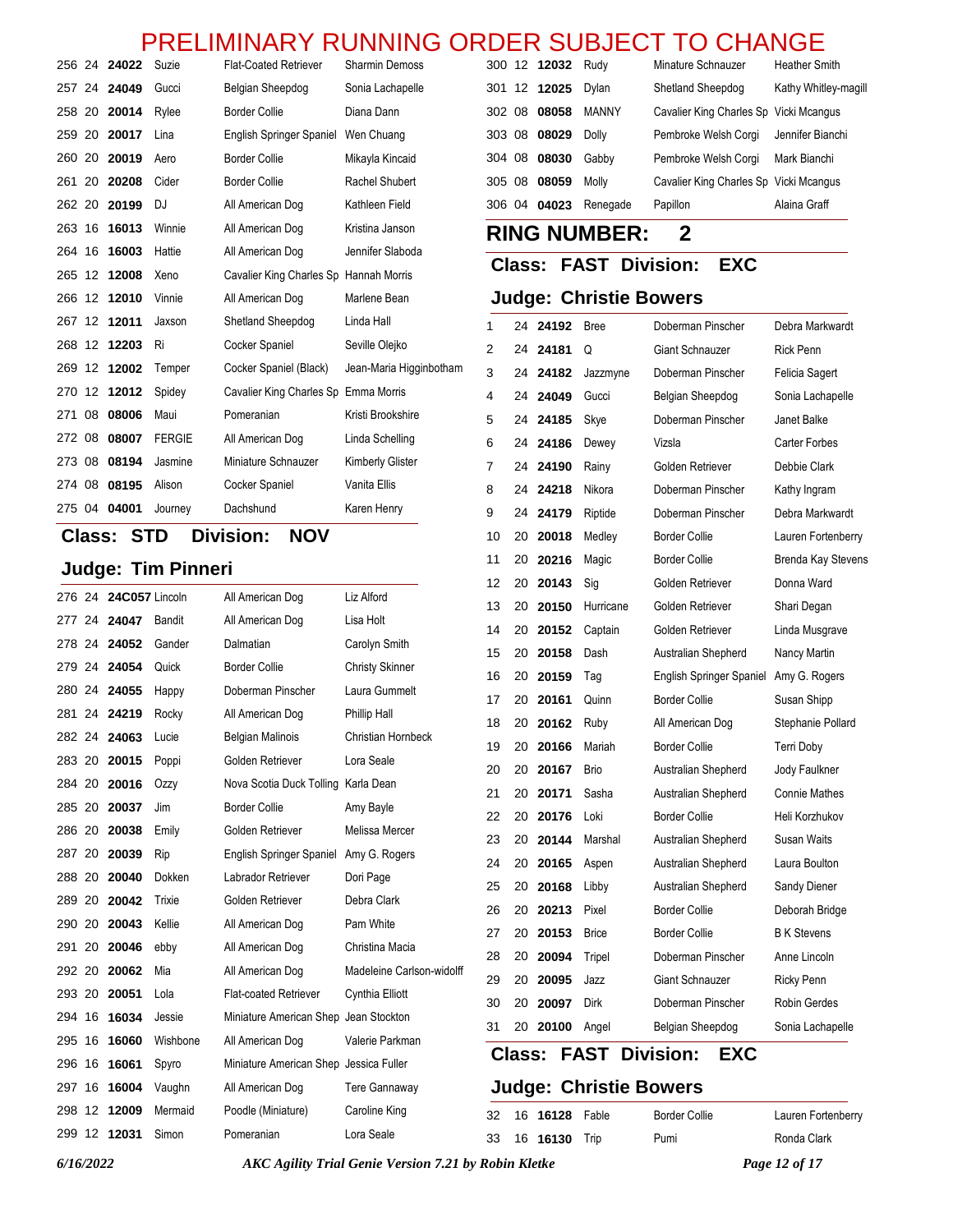|    | <b>FAST Division:</b><br><b>OPN</b><br><b>Class:</b><br>Judge: Christie Rowers |          |              |                                   |                      |    |                   |       |            |                                       |                           |
|----|--------------------------------------------------------------------------------|----------|--------------|-----------------------------------|----------------------|----|-------------------|-------|------------|---------------------------------------|---------------------------|
| 57 |                                                                                | 08 08073 | Teddy        | All American Dog                  | <b>Betsie Bolger</b> |    | <b>Class:</b>     |       | <b>JWW</b> | <b>Division:</b><br><b>NOV</b>        |                           |
| 56 | 08                                                                             | 08102    | Coco         | All American Dog                  | <b>Betsie Bolger</b> | 97 | 04                | 04001 | Journey    | Dachshund                             | Karen Henry               |
| 55 |                                                                                | 12 12127 | Lyra         | Poodle (Miniature)                | <b>Emily Walker</b>  | 96 | 08                | 08194 | Jasmine    | Miniature Schnauzer                   | Kimberly Glister          |
| 54 | 12 <sup>12</sup>                                                               | 12122    | Twixie       | <b>Brussels Griffon</b>           | Tara Helwig          | 95 | 08                | 08024 | Banzai     | Pug                                   | Laurie Kirkpatrick        |
| 53 |                                                                                | 12 12119 | Chip         | Cavalier King Charles Sp Pat Dean |                      | 94 | 08                | 08201 | Nikki      | <b>Biewer Terrier</b>                 | Lisa Meyer                |
| 52 |                                                                                | 12 12124 | Skeeter      | All American Dog                  | Debbie Pool          | 93 | 08                | 08030 | Gabby      | Pembroke Welsh Corgi                  | Mark Bianchi              |
| 51 |                                                                                | 12 12123 | Ollie        | Cocker Spaniel                    | Katie Sharp          | 92 | 08                | 08029 | Dolly      | Pembroke Welsh Corgi                  | Jennifer Bianchi          |
| 50 |                                                                                | 12 12121 | Tuni         | Poodle (Miniature)                | Nancy Walker         | 91 | $12 \overline{ }$ | 12025 | Dvlan      | Shetland Sheepdog                     | Kathy Whitley-magill      |
| 49 |                                                                                | 12 12120 | Koki         | Poodle (Miniature)                | Caroline King        | 90 | 12                | 12009 | Mermaid    | Poodle (Miniature)                    | Caroline King             |
| 48 |                                                                                | 12 12111 | <b>Rizzo</b> | Poodle (Miniature)                | Jerry Smith          | 89 | 16                | 16060 | Wishbone   | All American Dog                      | Valerie Parkman           |
| 47 | 16                                                                             | 16090    | Sophie       | Australian Shepherd               | Lynda Hardison       | 88 | 16                | 16142 | Irwin      | Pumi                                  | Kathy Ingram              |
| 46 | 16                                                                             | 16086    | Lucy         | Golden Retriever                  | Janie Jury           | 87 | 16                | 16035 | Happy      | Miniature American Shep Pat Dean      |                           |
| 45 | 16                                                                             | 16094    | Baker        | <b>Border Collie</b>              | Dori Page            | 86 | 16                | 16034 | Jessie     | Miniature American Shep Jean Stockton |                           |
| 44 | 16                                                                             | 16093    | Harley       | Australian Shepherd               | Kathryn Cockerham    | 85 | 16                | 16013 | Winnie     | All American Dog                      | Kristina Janson           |
| 43 | 16                                                                             | 16088    | Squishy      | Australian Shepherd               | Pamela Meeks         | 84 | 20                | 20062 | Mia        | All American Dog                      | Madeleine Carlson-widolff |
| 42 | 16                                                                             | 16084    | Lark         | <b>Border Collie</b>              | Karen Nicodemus      | 83 | 20                | 20212 | Molly      | Golden Retriever                      | <b>Hailey Swinden</b>     |
| 41 | 16                                                                             | 16082    | Fly Girl     | <b>Border Collie</b>              | Jane Berry           | 82 | 20                | 20045 | Artemus    | Whippet                               | Charlene Chaney           |
| 40 | 16                                                                             | 16081    | Who Dat?     | <b>Border Collie</b>              | <b>Herb Blase</b>    | 81 | 20                | 20043 | Kellie     | All American Dog                      | Pam White                 |
| 39 |                                                                                | 16 16141 | Hootie       | All American Dog                  | Debbie Pool          | 80 | 20                | 20042 | Trixie     | Golden Retriever                      | Debra Clark               |
| 38 | 16                                                                             | 16133    | Capri        | Shetland Sheepdog                 | Jan Schlesinger      | 79 | 20                | 20040 | Dokken     | Labrador Retriever                    | Dori Page                 |
| 37 |                                                                                | 16 16139 | Von          | <b>Border Collie</b>              | Jon Jacobson         | 78 | 20                | 20039 | Rip        | <b>English Springer Spaniel</b>       | Amy G. Rogers             |
| 36 | 16                                                                             | 16134    | Lambchop     | Australian Cattle Dog             | Joann Phillips       | 77 | 20                | 20015 | Poppi      | Golden Retriever                      | Lora Seale                |
| 35 |                                                                                | 16 16132 | Costa        | Shetland Sheepdog                 | <b>Betti Wilson</b>  | 76 | 24                | 24063 | Lucie      | <b>Belgian Malinois</b>               | Christian Hornbeck        |
| 34 | 16                                                                             | 16131    | Louie        | Cocker Spaniel                    | Katie Sharp          | 75 | 24                | 24055 | Happy      | Doberman Pinscher                     | Laura Gummelt             |

**OPIN**<br>Open/Nov FAST Combined Running**Judge: Christie Bowers** 

|    |                   |                   |                               |                                                        | Open/NOV FAST Combined Running<br>Order to be Posted at the Trial |        |    |                   |          |                                        |                           |
|----|-------------------|-------------------|-------------------------------|--------------------------------------------------------|-------------------------------------------------------------------|--------|----|-------------------|----------|----------------------------------------|---------------------------|
|    |                   |                   | <b>Judge: Christie Bowers</b> |                                                        |                                                                   | 98     |    | 24 24C057 Lincoln |          | All American Dog                       | Liz Alford                |
| 58 |                   | 24 24187          | Taylor                        | <b>Belgian Malinois</b>                                | Jean Alvarez                                                      | 99     | 24 | 24047             | Bandit   | All American Dog                       | Lisa Holt                 |
| 59 | 20                | 20014             | Rylee                         | <b>Border Collie</b>                                   | Diana Dann                                                        |        |    | 100 24 24052      | Gander   | Dalmatian                              | Carolyn Smith             |
| 60 | 20                | 20214             | Spirit                        | <b>Border Collie</b>                                   | <b>Susan Waits</b>                                                | 101    | 24 | 24054             | Quick    | <b>Border Collie</b>                   | <b>Christy Skinner</b>    |
| 61 | 20                | 20199             | DJ                            | All American Dog                                       | Kathleen Field                                                    |        |    | 102 24 24055      | Happy    | Doberman Pinscher                      | Laura Gummelt             |
| 62 | 16                | 16129             | Nikki                         | Cirneco dell'Etna                                      | Kathy Ingram                                                      |        |    | 103 24 24063      | Lucie    | <b>Belgian Malinois</b>                | <b>Christian Hornbeck</b> |
| 63 | 16                | 16003             | Hattie                        | All American Dog                                       | Jennifer Slaboda                                                  | 104 20 |    | 20014             | Rylee    | <b>Border Collie</b>                   | Diana Dann                |
| 64 | 12 <sup>2</sup>   | 12008             | Xeno                          | Cavalier King Charles Sp Hannah Morris                 |                                                                   |        |    | 105 20 20037      | Jim      | <b>Border Collie</b>                   | Amy Bayle                 |
| 65 | $12 \overline{ }$ | 12012             | Spidey                        | Cavalier King Charles Sp Emma Morris                   |                                                                   | 106 20 |    | 20038             | Emily    | Golden Retriever                       | Melissa Mercer            |
| 66 | 12                | 12002             | Temper                        | Cocker Spaniel (Black)                                 | Jean-Maria Higginbotham                                           | 107    | 20 | 20039             | Rip      | <b>English Springer Spaniel</b>        | Amy G. Rogers             |
| 67 | 08                | 04005             | Skye                          | Pembroke Welsh Corgi                                   | Jennifer Bianchi                                                  | 108 20 |    | 20040             | Dokken   | Labrador Retriever                     | Dori Page                 |
| 68 | 08                | 08007             | <b>FERGIE</b>                 | All American Dog                                       | Linda Schelling                                                   |        |    | 109 20 20041      | Marvel   | <b>Border Collie</b>                   | Rachel Shubert            |
| 69 | 08                | 08202             | Rio                           | Shetland Sheepdog                                      | <b>Betti Wilson</b>                                               | 110 20 |    | 20043             | Kellie   | All American Dog                       | Pam White                 |
| 70 | 08                | 08071             | Siri                          | Cavalier King Charles Sp Cathy Teff                    |                                                                   | 111    | 20 | 20044             | Rosie    | <b>Border Collie</b>                   | Kim Udovic                |
|    |                   | Class: FAST       |                               | Division:<br><b>NOV</b>                                |                                                                   | 112 20 |    | 20046             | ebby     | All American Dog                       | Christina Macia           |
|    |                   |                   |                               |                                                        | Open/Nov FAST Combined Running113 20                              |        |    | 20062             | Mia      | All American Dog                       | Madeleine Carlson-widolff |
|    |                   |                   |                               | Judge: Christie Bowers Order to be Posted at the Trial |                                                                   | 114 20 |    | 20051             | Lola     | <b>Flat-coated Retriever</b>           | <b>Cynthia Elliott</b>    |
| 71 |                   | 24 24C057 Lincoln |                               | All American Dog                                       | Liz Alford                                                        | 115    | 16 | 16034             | Jessie   | Miniature American Shep Jean Stockton  |                           |
| 72 | 24                | 24022             | Suzie                         | <b>Flat-Coated Retriever</b>                           | <b>Sharmin Demoss</b>                                             | 116 16 |    | 16060             | Wishbone | All American Dog                       | Valerie Parkman           |
| 73 |                   | 24 24048          | <b>BooBoo</b>                 | All American Dog                                       | Herman Dworin                                                     | 117    | 16 | 16061             | Spyro    | Miniature American Shep Jessica Fuller |                           |
| 74 | 24                | 24052             | Gander                        | Dalmatian                                              | Carolyn Smith                                                     |        |    | 118 12 12031      | Simon    | Pomeranian                             | Lora Seale                |
|    |                   |                   |                               |                                                        |                                                                   |        |    |                   |          |                                        |                           |

*6/16/2022 AKC Agility Trial Genie Version 7.21 by Robin Kletke Page 13 of 17*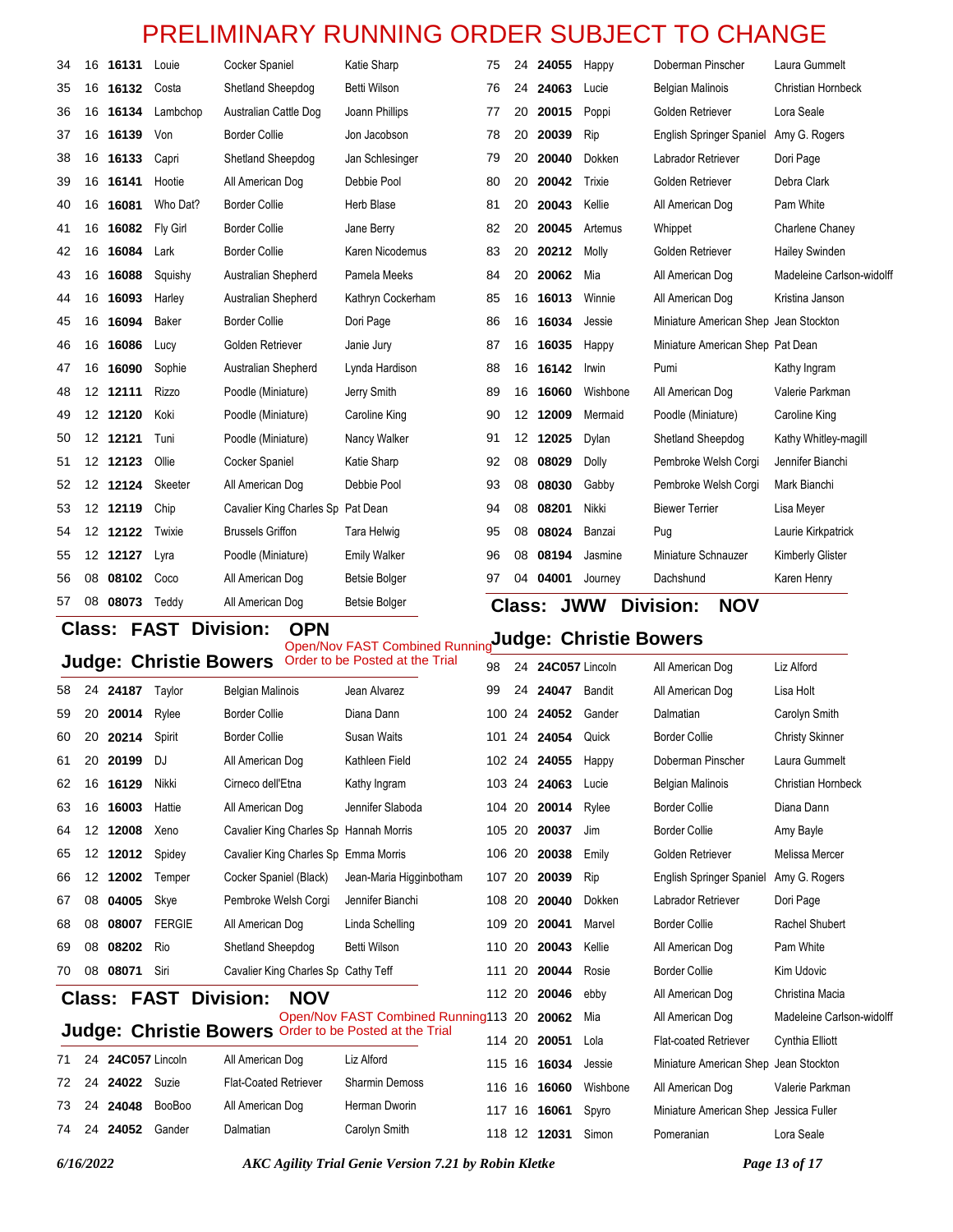|  | 119 12 12032 | Rudy         | Minature Schnauzer                     | <b>Heather Smith</b> |
|--|--------------|--------------|----------------------------------------|----------------------|
|  | 120 12 12025 | Dvlan        | Shetland Sheepdog                      | Kathy Whitley-magill |
|  | 121 12 12026 | Aries        | Shetland Sheepdog                      | Wanda Henley         |
|  | 122 08 08058 | <b>MANNY</b> | Cavalier King Charles Sp Vicki Mcangus |                      |
|  | 123 08 08029 | <b>Dolly</b> | Pembroke Welsh Corgi                   | Jennifer Bianchi     |
|  | 124 08 08024 | Banzai       | Pug                                    | Laurie Kirkpatrick   |
|  | 125 08 08030 | Gabby        | Pembroke Welsh Corgi                   | Mark Bianchi         |
|  | 126 08 08059 | Molly        | Cavalier King Charles Sp Vicki Mcangus |                      |
|  | 127 04 04023 | Renegade     | Papillon                               | Alaina Graff         |

**Class: JWW Division: OPN**

### **Judge: Christie Bowers**

|        |               | 128 24 24020 | Edie                          | German Shepherd Dog                    | Jackie Little             | 17 |
|--------|---------------|--------------|-------------------------------|----------------------------------------|---------------------------|----|
|        |               | 129 24 24022 | Suzie                         | <b>Flat-Coated Retriever</b>           | <b>Sharmin Demoss</b>     | 17 |
|        |               | 130 24 24049 | Gucci                         | Belgian Sheepdog                       | Sonia Lachapelle          | C  |
|        |               | 131 24 24218 | Nikora                        | Doberman Pinscher                      | Kathy Ingram              |    |
|        |               | 132 20 20015 | Poppi                         | Golden Retriever                       | Lora Seale                | J  |
| 133 20 |               | 20016        | Ozzy                          | Nova Scotia Duck Tolling Karla Dean    |                           | 17 |
| 134 20 |               | 20018        | Medley                        | <b>Border Collie</b>                   | Lauren Fortenberry        | 17 |
| 135 20 |               | 20019        | Aero                          | <b>Border Collie</b>                   | Mikayla Kincaid           | 17 |
|        |               | 136 20 20176 | Loki                          | <b>Border Collie</b>                   | Heli Korzhukov            | 17 |
| 137 20 |               | 20209        | Vice                          | Labrador Retriever                     | Dresden Graff             | 17 |
|        |               | 138 20 20212 | Molly                         | Golden Retriever                       | Hailey Swinden            | 17 |
|        |               | 139 20 20213 | Pixel                         | <b>Border Collie</b>                   | Deborah Bridge            | 18 |
|        |               | 140 20 20215 | Leeloo                        | <b>Border Collie</b>                   | Elaine Smola              | 18 |
| 141 20 |               | 20216        | Magic                         | <b>Border Collie</b>                   | <b>Brenda Kay Stevens</b> | 18 |
|        |               | 142 20 20042 | Trixie                        | Golden Retriever                       | Debra Clark               | 18 |
| 143 16 |               | 16013        | Winnie                        | All American Dog                       | Kristina Janson           | 18 |
| 144 16 |               | 16204        | Maggie                        | All American Dog                       | Christina Macia           | 18 |
| 145 16 |               | 16003        | Hattie                        | All American Dog                       | Jennifer Slaboda          | 18 |
| 146 16 |               | 16004        | Vaughn                        | All American Dog                       | <b>Tere Gannaway</b>      | 18 |
| 147 16 |               | 20017        | Lina                          | English Springer Spaniel Wen Chuang    |                           | 18 |
| 148 12 |               | 12008        | Xeno                          | Cavalier King Charles Sp Hannah Morris |                           | 18 |
| 149 12 |               | 12009        | Mermaid                       | Poodle (Miniature)                     | Caroline King             | 19 |
| 150 12 |               | 12010        | Vinnie                        | All American Dog                       | Marlene Bean              | 19 |
| 151 12 |               | 12011        | Jaxson                        | Shetland Sheepdog                      | Linda Hall                | 19 |
| 152 12 |               | 12002        | Temper                        | Cocker Spaniel (Black)                 | Jean-Maria Higginbotham   | 19 |
| 153 12 |               | 12012        | Spidey                        | Cavalier King Charles Sp Emma Morris   |                           | 19 |
| 154 08 |               | 08006        | Maui                          | Pomeranian                             | Kristi Brookshire         | 19 |
| 155 08 |               | 08007        | <b>FERGIE</b>                 | All American Dog                       | Linda Schelling           | 19 |
| 156 08 |               | 08202        | Rio                           | Shetland Sheepdog                      | Betti Wilson              | 19 |
|        |               | 157 04 04001 | Journey                       | Dachshund                              | Karen Henry               | 19 |
|        | <b>Class:</b> |              | <b>JWW</b>                    | Division:<br><b>EXC</b>                |                           | 19 |
|        |               |              |                               |                                        |                           | 20 |
|        |               |              | <b>Judge: Christie Bowers</b> |                                        |                           | 20 |
|        |               | 158 24 24178 | Isabel                        | German Shepherd Dog                    | Nancy Malone              | ንስ |

24 **24179** Riptide Doberman Pinscher Debra Markwardt

| 160 24 24180 | Abby        | Doberman Pinscher   | Kathy Ingram     |
|--------------|-------------|---------------------|------------------|
| 161 24 24181 | Q           | Giant Schnauzer     | <b>Rick Penn</b> |
| 162 24 24182 | Jazzmyne    | Doberman Pinscher   | Felicia Sagert   |
| 163 24 24183 | Jaxon       | Labrador Retriever  | Alisha Olson     |
| 164 24 24184 | Spirit      | Doberman Pinscher   | Mary Gwinner     |
| 165 24 24185 | Skye        | Doberman Pinscher   | Janet Balke      |
| 166 24 24186 | Dewey       | Vizsla              | Carter Forbes    |
| 167 24 24187 | Taylor      | Belgian Malinois    | Jean Alvarez     |
| 168 24 24188 | Sally       | Border Collie       | Dana Dow         |
| 169 24 24189 | Nikki       | Belgian Tervuren    | Gerard Bermel    |
| 170 24 24190 | Rainy       | Golden Retriever    | Debbie Clark     |
| 171 24 24217 | Mia         | Poodle              | Lydia Mcwhorter  |
| 172 24 24191 | Jasmine     | German Shepherd Dog | Nancy Malone     |
| 173 24 24192 | <b>Bree</b> | Doberman Pinscher   | Debra Markwardt  |

# **Class: JWW Division: EXC**

#### **Judge: Christie Bowers**

| 174 16 |    | 16128 | Fable    | <b>Border Collie</b>  | Lauren Fortenberry   |
|--------|----|-------|----------|-----------------------|----------------------|
| 175    | 16 | 16129 | Nikki    | Cirneco dell'Etna     | Kathy Ingram         |
| 176    | 16 | 16130 | Trip     | Pumi                  | Ronda Clark          |
| 177    | 16 | 16131 | Louie    | Cocker Spaniel        | Katie Sharp          |
| 178    | 16 | 16132 | Costa    | Shetland Sheepdog     | Betti Wilson         |
| 179    | 16 | 16133 | Capri    | Shetland Sheepdog     | Jan Schlesinger      |
| 180    | 16 | 16134 | Lambchop | Australian Cattle Dog | Joann Phillips       |
| 181    | 16 | 16135 | Moose    | Pumi                  | Stacy Lehman         |
| 182    | 16 | 16136 | Baz      | All American Dog      | Karen Gamboa         |
| 183 16 |    | 16138 | Paris    | All American Dog      | Robin Foret          |
| 184    | 16 | 16141 | Hootie   | All American Dog      | Debbie Pool          |
| 185    | 16 | 16142 | Irwin    | Pumi                  | Kathy Ingram         |
| 186    | 16 | 16080 | Gibbs    | Labrador Retriever    | Barbara Eberhardt    |
| 187    | 16 | 16139 | Von      | <b>Border Collie</b>  | Jon Jacobson         |
| 188    | 16 | 16205 | Piper    | All American Dog      | <b>Kaley Barnett</b> |
| 189 16 |    | 16206 | Gemma    | <b>Border Collie</b>  | Mary Hahn            |
| 190    | 16 | 16081 | Who Dat? | <b>Border Collie</b>  | Herb Blase           |
| 191    | 16 | 16082 | Fly Girl | <b>Border Collie</b>  | Jane Berry           |
| 192    | 16 | 16083 | Captain  | <b>Border Collie</b>  | Lisa Mee-stephenson  |
| 193    | 16 | 16084 | Lark     | <b>Border Collie</b>  | Karen Nicodemus      |
| 194    | 16 | 16086 | Lucy     | Golden Retriever      | Janie Jury           |
| 195    | 16 | 16087 | Corre    | Australian Shepherd   | <b>Rick Tucker</b>   |
| 196    | 16 | 16088 | Squishy  | Australian Shepherd   | Pamela Meeks         |
| 197    | 16 | 16089 | Penny    | All American Dog      | Liz Alford           |
| 198    | 16 | 16090 | Sophie   | Australian Shepherd   | Lynda Hardison       |
| 199    | 16 | 16091 | Hami     | All American Dog      | Sandy Floyd          |
| 200    | 16 | 16093 | Harley   | Australian Shepherd   | Kathryn Cockerham    |
| 201    | 16 | 16094 | Baker    | <b>Border Collie</b>  | Dori Page            |
| 202    | 16 | 16198 | Chance   | Labrador Retriever    | Barbara Eberhardt    |
|        |    |       |          |                       |                      |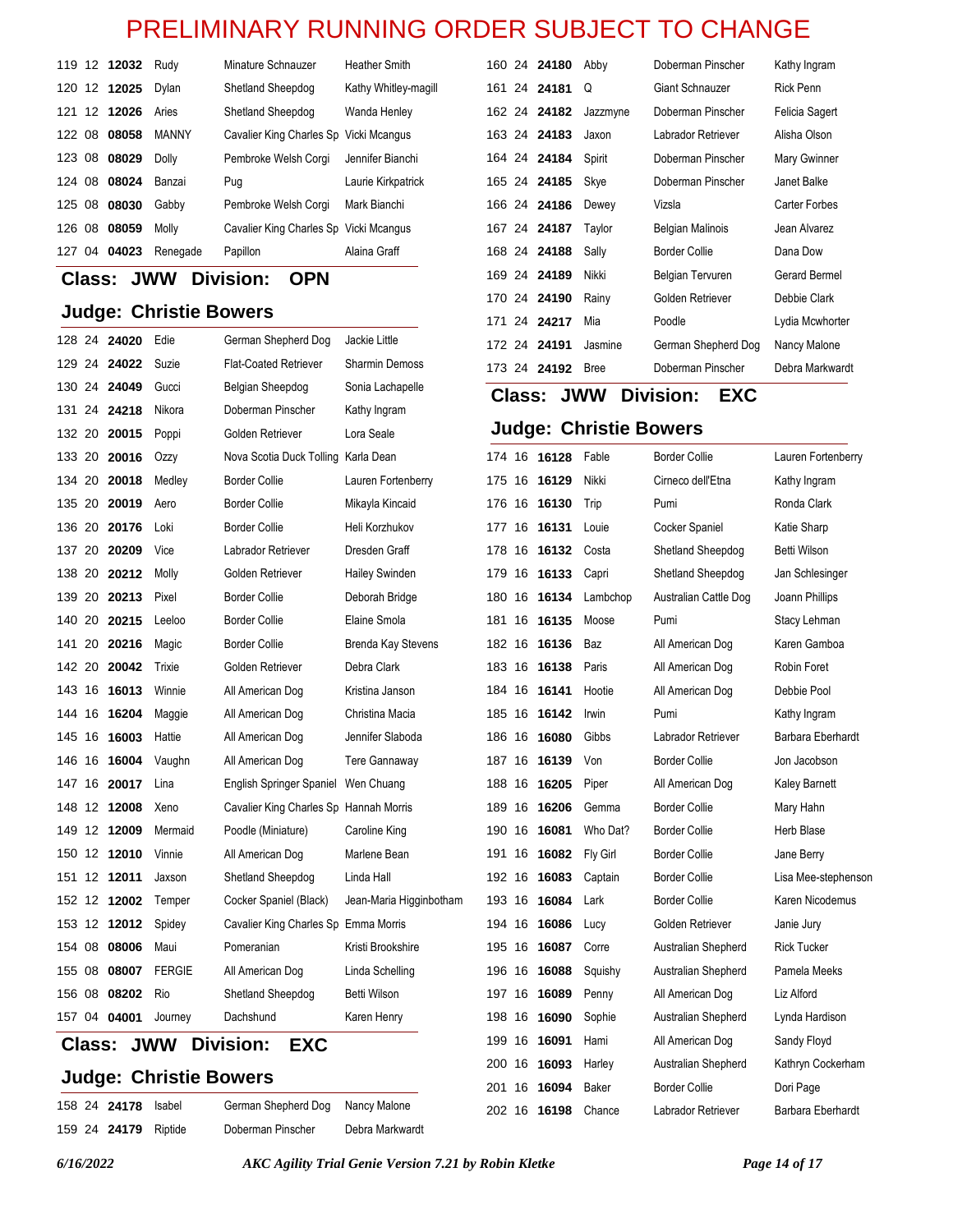**Class: JWW Division: EXC**

### **Class: JWW Division: EXC**

| <b>Judge: Christie Bowers</b> |       |              |                              |                        |        | <b>Judge: Christie Bowers</b> |              |               |                                          |                     |  |
|-------------------------------|-------|--------------|------------------------------|------------------------|--------|-------------------------------|--------------|---------------|------------------------------------------|---------------------|--|
| 203 20 20144                  |       | Marshal      | Australian Shepherd          | Susan Waits            |        |                               | 246 12 12110 | Brodie        | Cavalier King Charles Sp Janiel Bodiford |                     |  |
| 204 20 <b>20096</b>           |       | Shadow       | Belgian Sheepdog             | Sonia Lachapelle       |        |                               | 247 12 12111 | <b>Rizzo</b>  | Poodle (Miniature)                       | Jerry Smith         |  |
| 205 20 <b>20145</b>           |       | Gator        | Australian Cattle Dog        | <b>Tiffany Dornan</b>  |        |                               | 248 12 12112 | Flirt         | Poodle (Miniature)                       | <b>Emily Walker</b> |  |
| 206 20 <b>20146</b>           |       | Sparky       | <b>Border Collie</b>         | Heli Korzhukov         |        |                               | 249 12 12113 | Kozmoz        | Miniature Schnauzer                      | Stacy Bols          |  |
| 207 20 <b>20148</b>           |       | Tequila      | Golden Retriever             | Donna Todd             |        |                               | 250 12 12114 | D'Kin         | Beagle                                   | <b>Elise Smith</b>  |  |
| 208 20 <b>20149</b>           |       | Ziva         | Australian Shepherd          | Elaine Smola           |        |                               | 251 12 12116 | Ben           | Cocker Spaniel                           | Dana Dow            |  |
| 209 20 20150                  |       | Hurricane    | Golden Retriever             | Shari Degan            |        |                               | 252 12 12117 | Nick          | Papillon                                 | Pam Quagliani       |  |
| 210 20                        | 20151 | Ruger        | All American Dog             | Sandy Floyd            |        |                               | 253 12 12118 | <b>Brodie</b> | Shetland Sheepdog                        | Amy Tabor           |  |
|                               |       | Captain      | Golden Retriever             | Linda Musgrave         |        |                               | 254 12 12119 | Chip          | Cavalier King Charles Sp Pat Dean        |                     |  |
| 212 20                        | 20153 | <b>Brice</b> | <b>Border Collie</b>         | <b>B</b> K Stevens     |        |                               | 255 12 12120 | Koki          | Poodle (Miniature)                       | Caroline King       |  |
| 213 20 20154                  |       | Dash         | <b>Border Collie</b>         | Kim Udovic             |        |                               | 256 12 12121 | Tuni          | Poodle (Miniature)                       | Nancy Walker        |  |
| 214 20                        | 20155 | Blue         | <b>Bearded Collie</b>        | Carol Hegg             |        |                               | 257 12 12122 | Twixie        | <b>Brussels Griffon</b>                  | Tara Helwig         |  |
|                               |       | Monet        | Belgian Tervuren             | Carol Lautzenheiser    |        |                               | 258 12 12123 | Ollie         | Cocker Spaniel                           | Katie Sharp         |  |
| 216 20                        | 20157 | Twist        | <b>Border Collie</b>         | <b>Christy Skinner</b> |        |                               | 259 12 12124 | Skeeter       | All American Dog                         | Debbie Pool         |  |
| 217 20 20158                  |       | Dash         | Australian Shepherd          | Nancy Martin           |        |                               | 260 12 12125 | <b>Bing</b>   | Cavalier King Charles Sp                 | Janiel Bodiford     |  |
| 218 20                        | 20159 | Tag          | English Springer Spaniel     | Amy G. Rogers          |        |                               | 261 12 12127 | Lyra          | Poodle (Miniature)                       | <b>Emily Walker</b> |  |
| 219 20 20160                  |       | <b>Belle</b> | All American Dog             | Sharon Chandler        |        |                               | 262 12 12203 | Ri            | Cocker Spaniel                           | Seville Olejko      |  |
| 220 20                        | 20163 | Dhena        | Australian Shepherd          | Aire Skowronska        |        |                               | 263 12 12074 | lan           | <b>Border Collie</b>                     | Shara Humpert       |  |
| 221 20 20164                  |       | Piper        | Whippet                      | Charlene Chaney        |        |                               | 264 12 12075 | Skylar        | Entlebucher Mountain Do Yvonne Thomsen   |                     |  |
| 222 20                        | 20165 | Aspen        | Australian Shepherd          | Laura Boulton          |        |                               | 265 12 12126 | Snap          | Poodle (Miniature)                       | Jerry Smith         |  |
| 223 20 <b>20166</b>           |       | Mariah       | <b>Border Collie</b>         | <b>Terri Doby</b>      |        |                               | 266 12 12076 | Winston       | Cocker Spaniel                           | Shawnda Brown       |  |
| 224 20                        | 20167 | <b>Brio</b>  | Australian Shepherd          | Jody Faulkner          |        |                               | 267 12 12077 | Tuf           | Poodle (Miniature)                       | Ronda Clark         |  |
| 225 20 <b>20168</b>           |       | Libby        | Australian Shepherd          | Sandy Diener           |        |                               | 268 12 12078 | Rusty         | Standard Manchester Ter Susan Ramsbottom |                     |  |
| 226 20 <b>20170</b>           |       | P-Piper      | <b>Border Collie</b>         | Patty J. Drom          |        |                               | 269 12 12079 | Rhy           | Beagle                                   | <b>Elise Smith</b>  |  |
|                               |       | Sasha        | Australian Shepherd          | <b>Connie Mathes</b>   |        |                               | 270 12 12197 | Nimbus        | Shetland Sheepdog                        | Cassie Hartman      |  |
| 228 20 20172                  |       | Jorie        | Xoloitzcuintli               | Mick Gregory           | 271    | 08                            | 08101        | Nikki         | Cavalier King Charles Sp Cathy Teff      |                     |  |
| 229 20 20173                  |       | Remy         | Boxer                        | Jan Blevins            |        |                               | 272 08 08102 | Coco          | All American Dog                         | Betsie Bolger       |  |
| 230 20 20143                  |       | Sig          | Golden Retriever             | Donna Ward             | 273    | 08                            | 08103        | Pippa!        | <b>Border Terrier</b>                    | Gail Schwartz       |  |
|                               |       | Quinn        | <b>Border Collie</b>         | Susan Shipp            |        |                               | 274 08 08104 | Amber         | All American Dog                         | Jean Stockton       |  |
|                               |       | Ruby         | All American Dog             | Stephanie Pollard      | 275 08 |                               | 08105        | Wolfie        | Pomeranian                               | Leslie duMars       |  |
| 233 20 <b>20208</b>           |       | Cider        | <b>Border Collie</b>         | Rachel Shubert         | 276 08 |                               | 08107        | Kermit        | Miniature Schnauzer                      | <b>Stacy Bols</b>   |  |
| 234 20                        | 20210 | Jay          | Nova Scotia Duck Tolling     | Katie Romig            | 277 08 |                               | 08109        | Renni         | Cavalier King Charles Sp Cathy Teff      |                     |  |
| 235 20 20214                  |       | Spirit       | <b>Border Collie</b>         | Susan Waits            |        |                               | 278 08 08201 | Nikki         | <b>Biewer Terrier</b>                    | Lisa Meyer          |  |
| 236 20                        | 20094 | Tripel       | Doberman Pinscher            | Anne Lincoln           | 279 08 |                               | 08068        | Indi          | Poodle (Miniature)                       | <b>Emily Walker</b> |  |
| 237 20 20095                  |       | Jazz         | Giant Schnauzer              | <b>Ricky Penn</b>      | 280 08 |                               | 08069        | Piper         | Shetland Sheepdog                        | Gregg Tabor         |  |
| 238 20                        | 20097 | Dirk         | Doberman Pinscher            | <b>Robin Gerdes</b>    | 281 08 |                               | 08070        | Kirby         | Pembroke Welsh Corgi                     | Jared Muegge        |  |
| 239 20 20098                  |       | Maggie Mae   | German Shepherd Dog          | Dennis Pisarski        | 282 08 |                               | 08108        | Eddie Rebel   | Papillon                                 | Shara Humpert       |  |
| 240 20                        | 20099 | Yogi         | All American Dog             | Renae Felton           | 283 08 |                               | 08071        | Siri          | Cavalier King Charles Sp Cathy Teff      |                     |  |
| 241 20 20100                  |       | Angel        | Belgian Sheepdog             | Sonia Lachapelle       | 284 08 |                               | 08072        | Averie        | Shetland Sheepdog                        | Amy Tabor           |  |
| 242 20 20175                  |       | Blue         | <b>Flat-Coated Retriever</b> | David Elliott          | 285 08 |                               | 08073        | Teddy         | All American Dog                         | Betsie Bolger       |  |
| 243 20 <b>20199</b>           |       | DJ           | All American Dog             | Kathleen Field         | 286 08 |                               | 08194        | Jasmine       | Miniature Schnauzer                      | Kimberly Glister    |  |
| 244 20 <b>20200</b>           |       | Verdi        | <b>Great Pyrenees</b>        | Emily Chou             | 287 08 |                               | 08195        | Alison        | Cocker Spaniel                           | Vanita Ellis        |  |
| 245 20 20177                  |       | Rona         | All American Dog             | <b>Tiffany Dornan</b>  |        |                               | 288 04 04005 | Skye          | Pembroke Welsh Corgi                     | Jennifer Bianchi    |  |
|                               |       |              |                              |                        |        |                               | 289 04 04065 | Lilo          | Pembroke Welsh Corgi                     | April Weeks         |  |